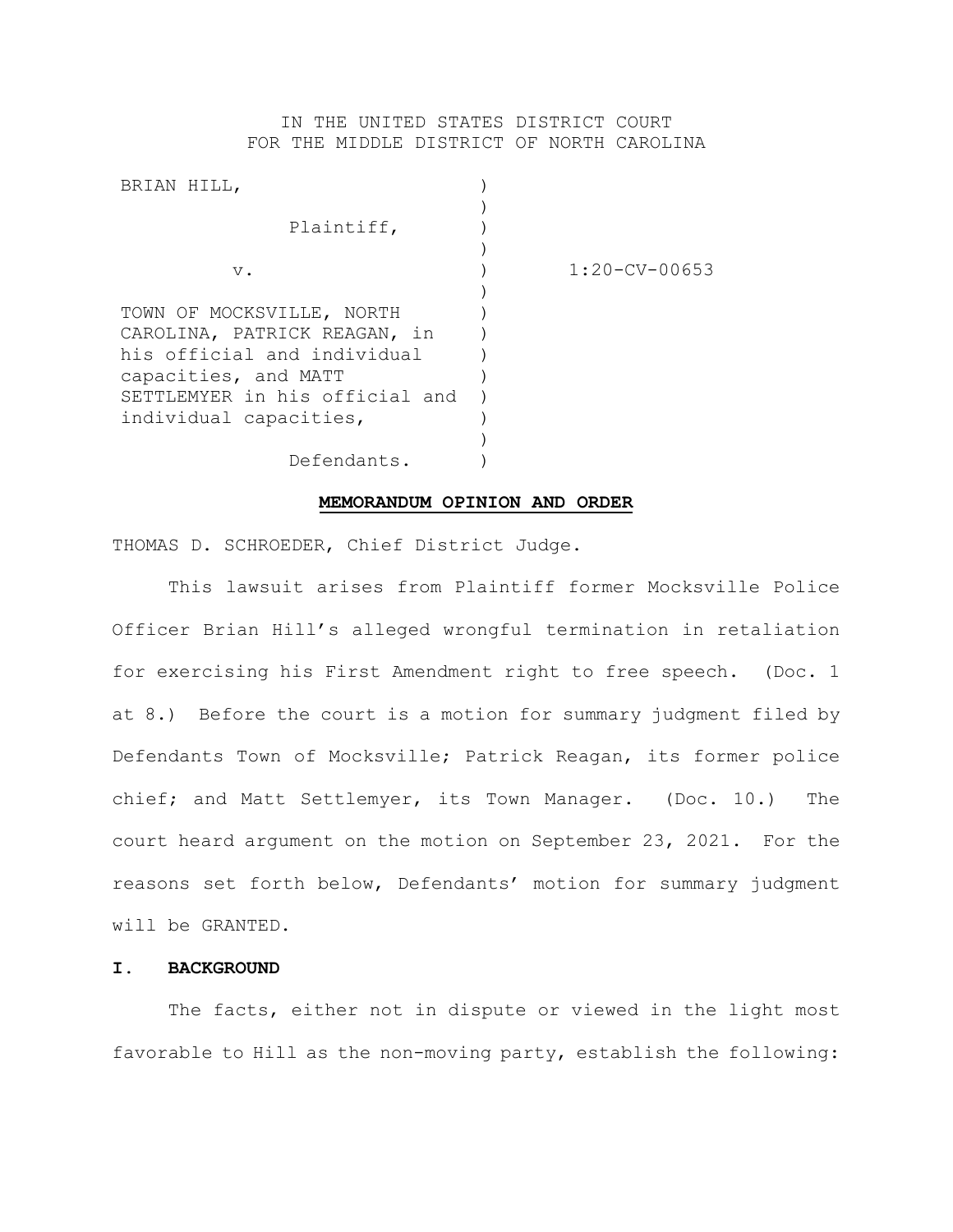The Town of Mocksville ("Town") is located in Davie County, North Carolina, and operates under a council-manager form of government where the mayor and the five-member board of commissioners set Town policies. (Doc. 11-3 at 1.) Plaintiff Hill was employed by the Mocksville Police Department ("MPD") as a part-time officer in April 2015 before his promotion to a fulltime position beginning in November 2015. (Doc. 16-3 at 21:6-22.) Roughly two years later, the Town received a grant to fund a K9 unit, and Hill was selected to become a K9 officer in January 2018. (Id. at 169:4-5.) Later that year, Hill was named Officer of the Year. (Doc. 16-1 at 2.)

During the time of Hill's employment, Defendant Matt Settlemyer was Town Manager, a position tasked with enforcing the Town's personnel policy and managing the Town on a day-to-day basis. (Id.) The Town Manager has final authority over all employment decisions. (Id.) At the same time, Defendant Patrick Reagan served as Mocksville Chief of Police, having been appointed in that role in April 2019. (Doc. 11-2 at 1.)

In 2019, Hill first began voicing his concerns to fellow officers when "things would come up that [he] knew wasn't right." (16-3 at 74:1-2.) These concerns included noting a shortage of officers on patrol, an excess number of people in the office, and events surrounding a stray cat at the police department. (Id. at 74:7-12.) As to the shortage of officers, Hill believed there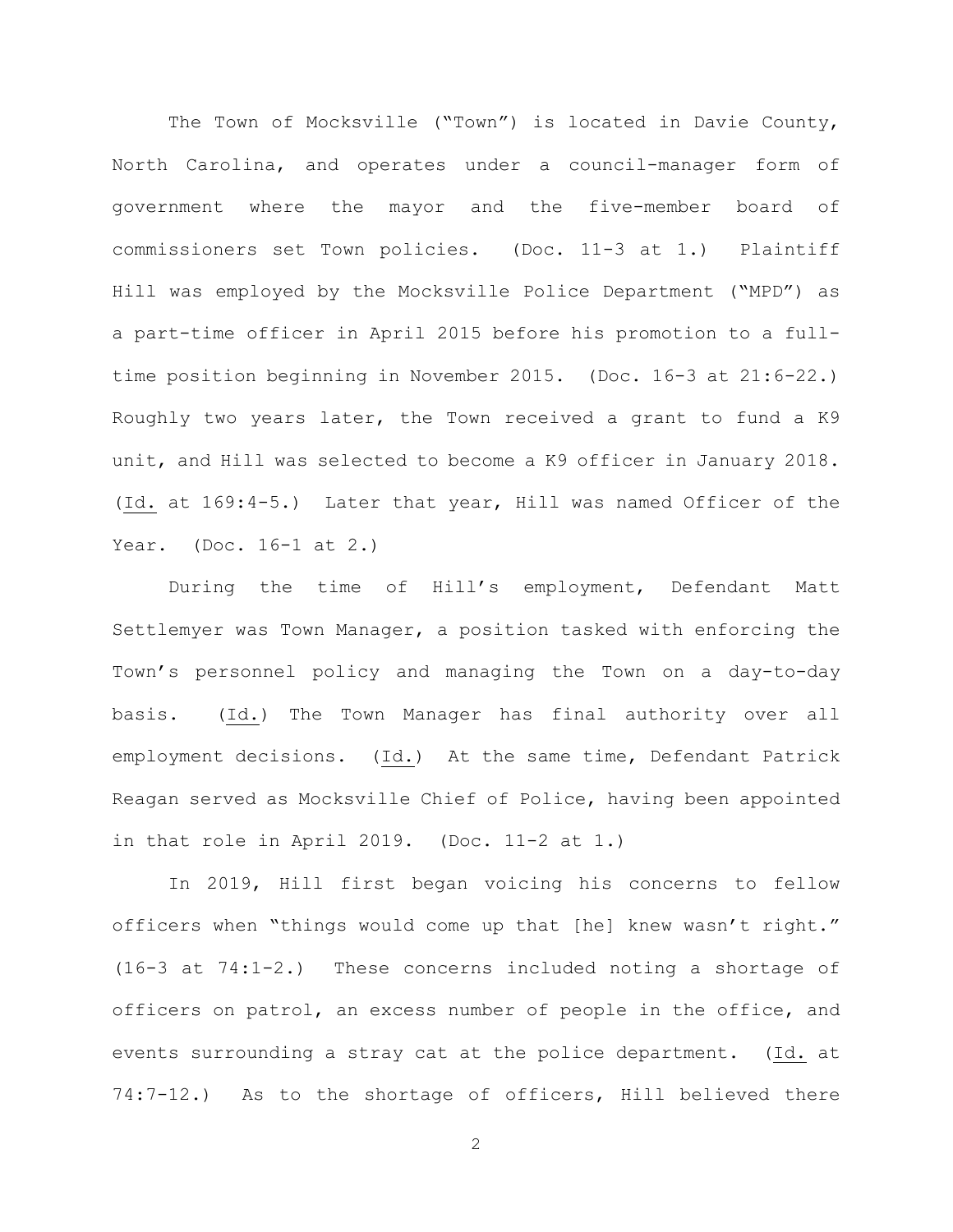should be more officers on patrol, noting that on some nights Mocksville "would have maybe only two people working," whereas "there would be nine people in the office during the daytime."<sup>1</sup> (Id. at 79:9-12.) To Hill, "this allocation of manpower was wasteful." (Doc. 16-5 at 3.)

Hill's third concern regarding the innerworkings of the MPD relates to a stray cat that was brought to the police department. (Doc. 16-3 at 85:1-25.) The cat, who acquired the name "Sgt. Butters," was rescued by MPD staff; however, no one would tend to the cat over holidays and there were concerns that "the cat wasn't being taken care of." (Id.) Hill worried that some individuals were wrongfully calling the cat a "therapy cat" and claiming on social media the cat had "coaxed a confession out of a suspect," two claims Hill knew to be false. (Id.) Hill took umbrage at these falsehoods as instances of MPD misleading members of the public. (Id.)

Hill soon took his concerns to members of the Town Board, first reaching out to Board member Brent Ward in the summer of 2019. (Id. at 89:14-21.) Hill criticized MPD staff for the aforementioned acts and for engaging in what he believed to be illegal practices, including "giving cell phones to inmates at the

 $1$  In his deposition, Hill stated that he believed that there were approximately 2 to 3 patrol officers assigned at night, while there were the same number during the day. The difference was that during the day the MPD had more officers working in the office. (Doc. 16-3 at 79:7- 17.)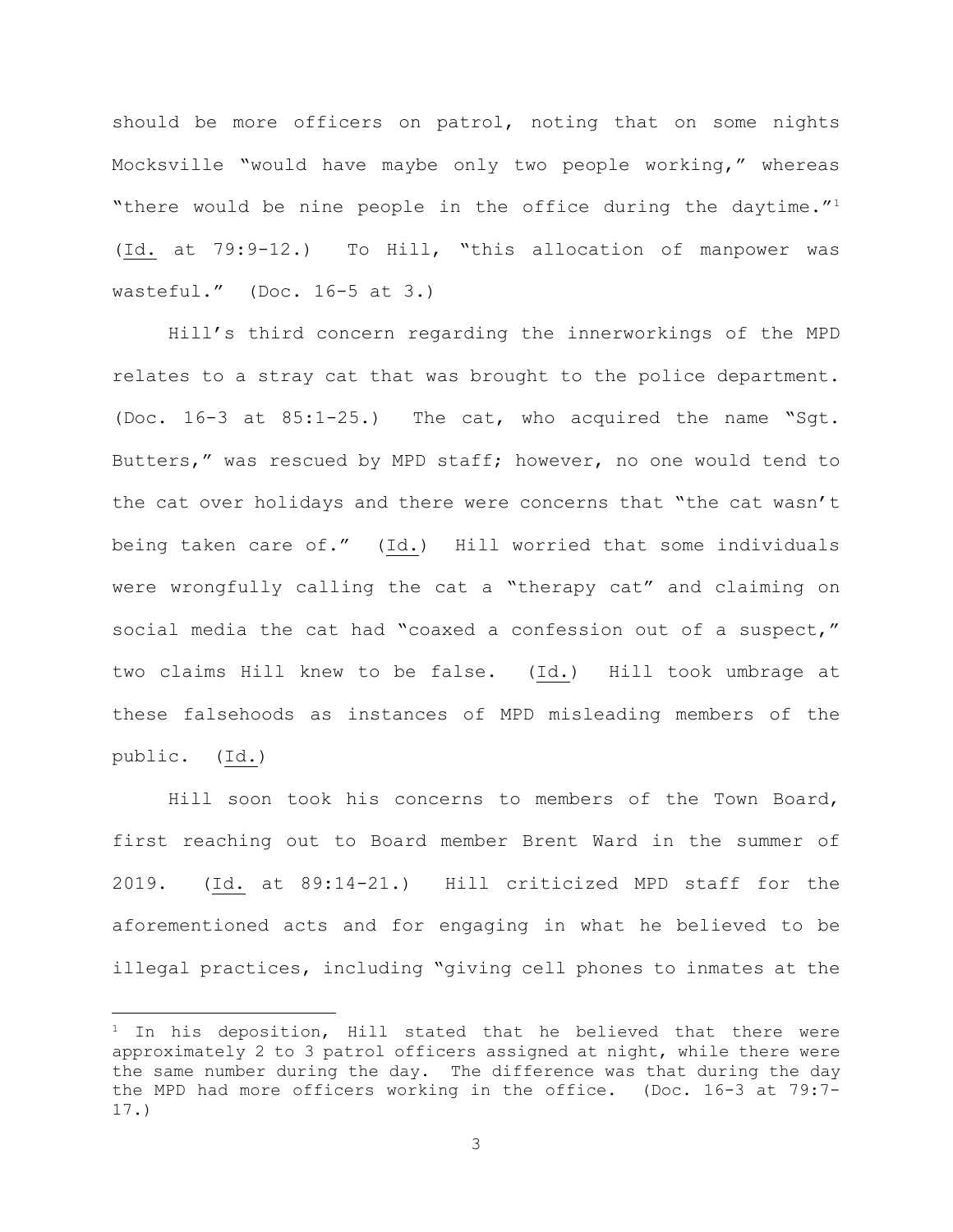jail, using individuals on parole to conduct drug busts, conducting illegal searches and seizures," and other various forms of fraud. (Doc. 16-4 at 3.) Hill told Ward that the MPD was "wasting taxpayer money by doing things such as having too many command staff and not enough officers, having too many officers in the office and too few on patrol, restriping patrol cars that did not need to be restriped, letting uninsured, untrained civilians do ride-alongs and even drive patrol cars, and promoting a cleaning person to investigations." (Id.)

In response to allegations by Hill and other officers, the Town Board engaged a consulting company, Developmental Associates, to audit and assess MPD practices. (Doc. 16-5 at 2; Doc. 16-2.) Prior to completion of the audit, however, Hill contacted Town Board member Eric Southern because Hill was "being targeted for harassment and retaliation for being critical of the police department." (Doc. 16-5 at 2.) Hill reiterated his concern that the allocation of manpower at MPD was wasteful. (Id. at 3.)

Developmental Associates released its findings in October 2019. (Doc. 16-2 at 2.) The report generally criticized the MPD for having a "lack of transparency," a group of employees who were "actively undermining the current police administration," and a "weakness in effective supervision at the patrol shift level especially during the evening and nighttime hours." (Id. at 6, 7, 10.) After the assessment, Hill informed Ward that MPD command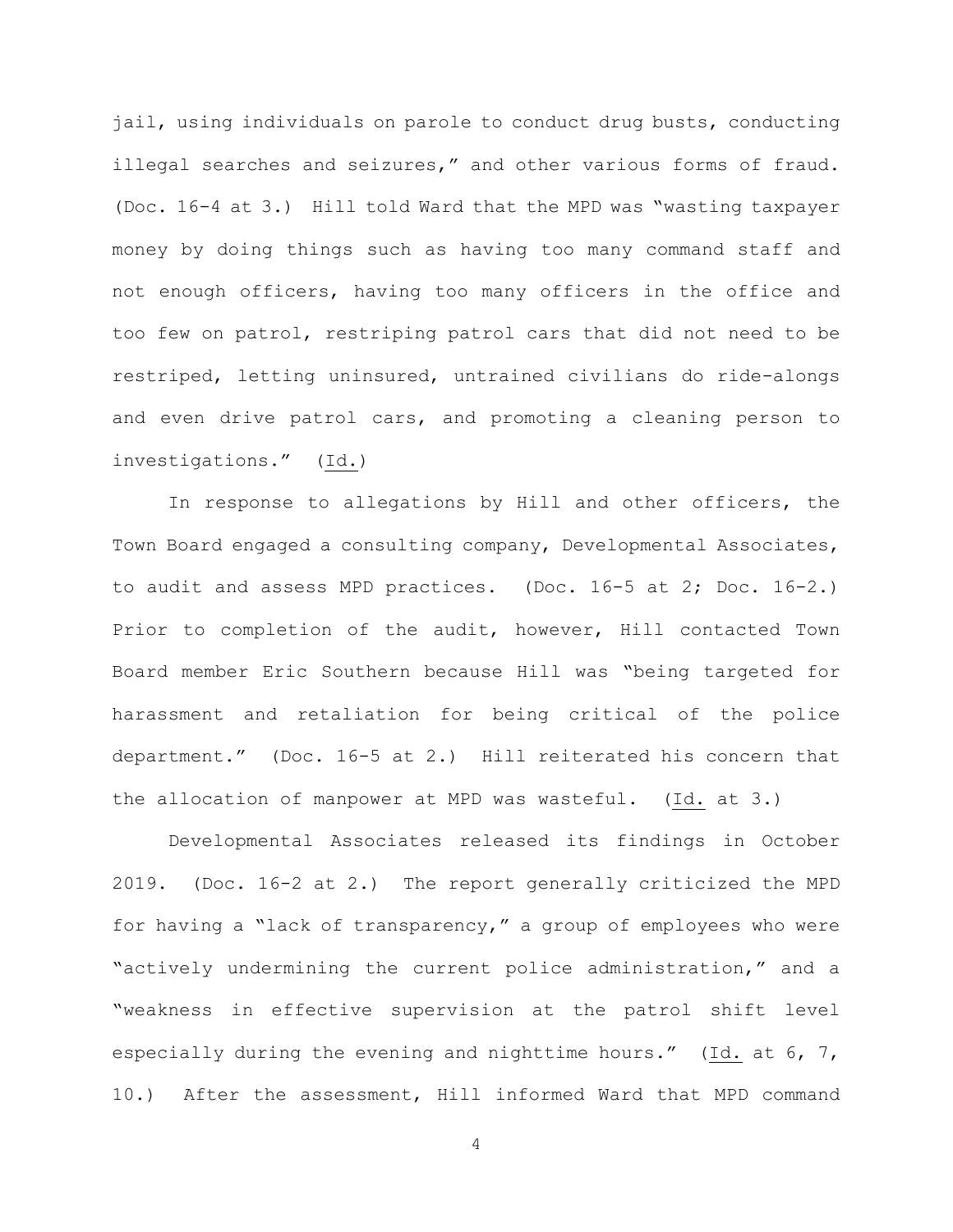staff, including Reagan, and Settlemyer retaliated against Hill and other officers who had complained to the Town Board by harassing them, changing their schedules, and giving them bad performance reviews, although Hill does not specify which performance reviews were allegedly falsified.<sup>2</sup> (Doc. 16-4 at 3.)

One month later, command staff took away Hill's K9 partner because Hill was 15 minutes short of the required K9 training hours. (Doc. 16-3 at 92:9-14; 94:1-10.) But MPD informed local news media that the K9 was taken away because Hill was on vacation — which was untrue. (Doc. 16-6 at 2.) Hill later complained to Town Board member Amedia Vaughan-Jones that MPD command staff was lying to employees, the public, and the media about his K9. (Id. at 2.) Hill also reiterated his claim that MPD was lying about removal of the stray cat from MPD, a story which received media attention. (Id. at 3.; see Chelsea Frisbie, The Sgt. Butters saga; How a stray cat led to a small town scandal, WTAE Pittsburgh (Nov. [[[[[[[[[[[[[[[[[[[[[[[[[[[[[[[[[[[[[[[[[[[[[[[[[[[[[[[]]] ]]]]]]]]]]]]]]]]]]]]]]]]]]]]]]]]]]]]]]20, 2019).) Although Chief Reagan and Town Manager Settlemyer knew where the cat was, they "mislead [sic] the public about it and made it seem like" it was wrongfully taken from MPD. (Id.)

 $2$  The allegation that the performance reviews were given out of animosity toward Hill only extends to reviews given after Developmental Associates released its report in October 2019. Hill's disciplinary record reflects personnel issues with insubordination as early as December 2018.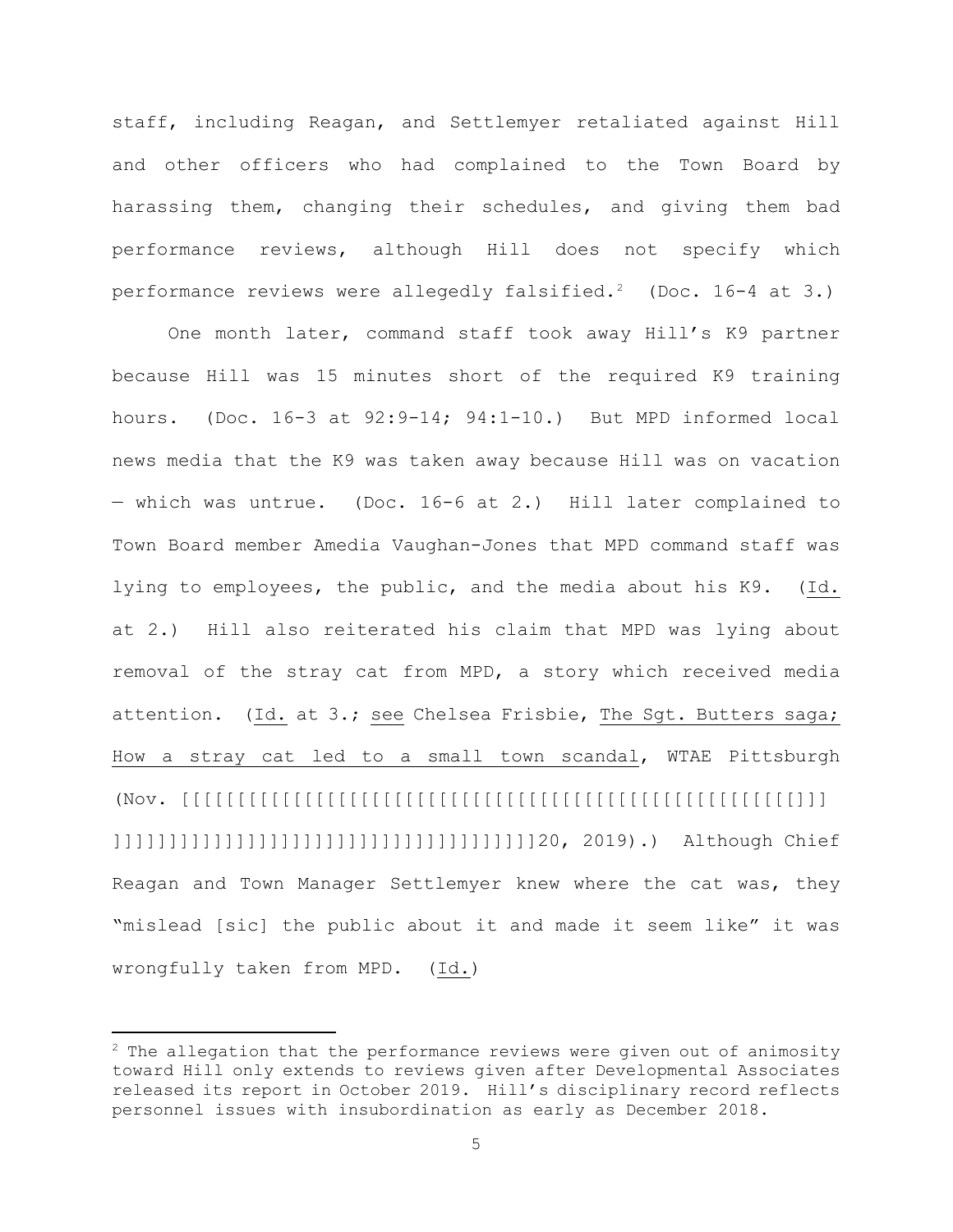In December 2019, Hill received an MPD personnel citation for failure in personal conduct, disobeying a supervisor's orders, and insubordination. (Doc. 16-3 at 57:20-25.) He was suspended for two-weeks without pay, an apparently unprecedented punishment for MPD.<sup>3</sup> (Doc. 16-6 at  $3-4$ .) Chief Reagan based the suspension on Hill's actions during a multi-agency operation in which "Officer Hill utilized radio communication to clarify that he had blocked [his supervisor's] phone number." (Doc. 11-2 at 7.) Hill claims the basis for his suspension is "a complete lie," and appealed the suspension to Settlemyer. (Doc. 16-3 at 59:21.)

Settlemyer phoned Hill later that day to confirm receipt of Hill's suspension appeal. (Id. at 147:14-24.) During the call, Settlemyer asked Hill who he had told about his suspension, to which Hill replied that he had told his family, friends, and his attorney. (Id. at 148:1-2.) Settlemyer inquired further, stating that "if I find out that you've talked to any board members, this is not going to end well for you." $4$  (Id. 148:9-16.) Despite this,

<sup>3</sup> As Defendants point out, Reagan was appointed chief in April 2019. (Doc. 11-2 at 1.) Any discipline, or lack thereof, prior to that time would have been administered not by Defendant Reagan, but by a<br>predecessor. MPD's prior leadership was the subject of substantial MPD's prior leadership was the subject of substantial criticism. See Hunter v. Town of Mocksville, N.C., 789 F.3d 389, 393- 94 (4th Cir. 2015). In May 2021, the Town voted to dissolve the MPD, and law enforcement is now contracted with the Davie County Sheriff's Office.

<sup>&</sup>lt;sup>4</sup> This statement is properly viewed as a personnel matter and not a matter of public concern. That is, even if it were a threat, a town manager's instruction to an employee not to disclose personnel matters is a reasonable one.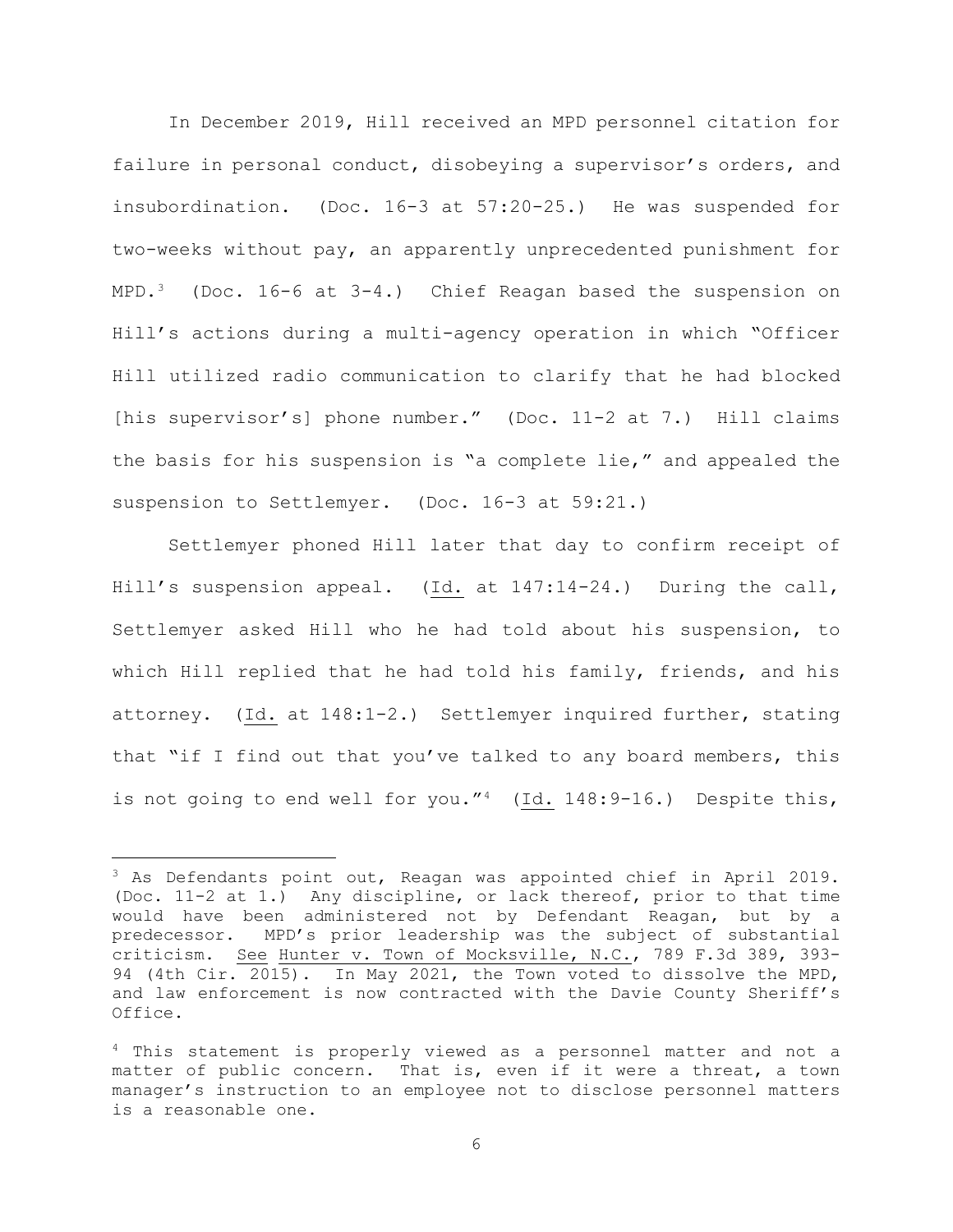Hill continued to meet with Board member Vaughan-Jones and Ward, who was no longer a Board member, as well as other citizens to discuss general issues with MPD and Hill's specific problems. (Doc. 16-3 at 117:1-119:25.) The record does not reflect that Settlemyer took any favorable action on the appeal.

After his two-week suspension and a scheduled annual leave, Hill resumed work as a patrol officer. (Id. at 8.) Hill began surreptitiously recording conversations he had with MPD command staff.<sup>5</sup> (Id. at 5.) Chief Reagan became aware of these recordings on February 10, 2020, at which point he met with Hill. (Doc. 11- 2 at 1.) Hill admitted to making the recordings. (Id.) As a result of this meeting, Chief Reagan recommended to Settlemyer that same day that Hill be terminated for violating MPD policies 318.5.6 (prohibiting unauthorized access and disclosure of confidential or protected information), 421.5.2 (prohibiting surreptitious recording other MPD personnel), and 421.6 (prohibiting use of personal recording devices to retain recordings of information obtained while on duty). (Id. at 1, 121, 151-52.)

Settlemyer then met with Hill to discuss his violations of MPD policy and Chief Reagan's recommendation. (Doc. 16-3 at 30:2- 25.) At the end of that meeting, Settlemyer accepted Chief

<sup>&</sup>lt;sup>5</sup> It is unclear how many recordings were made and when Hill first began recording conversations with other MPD employees.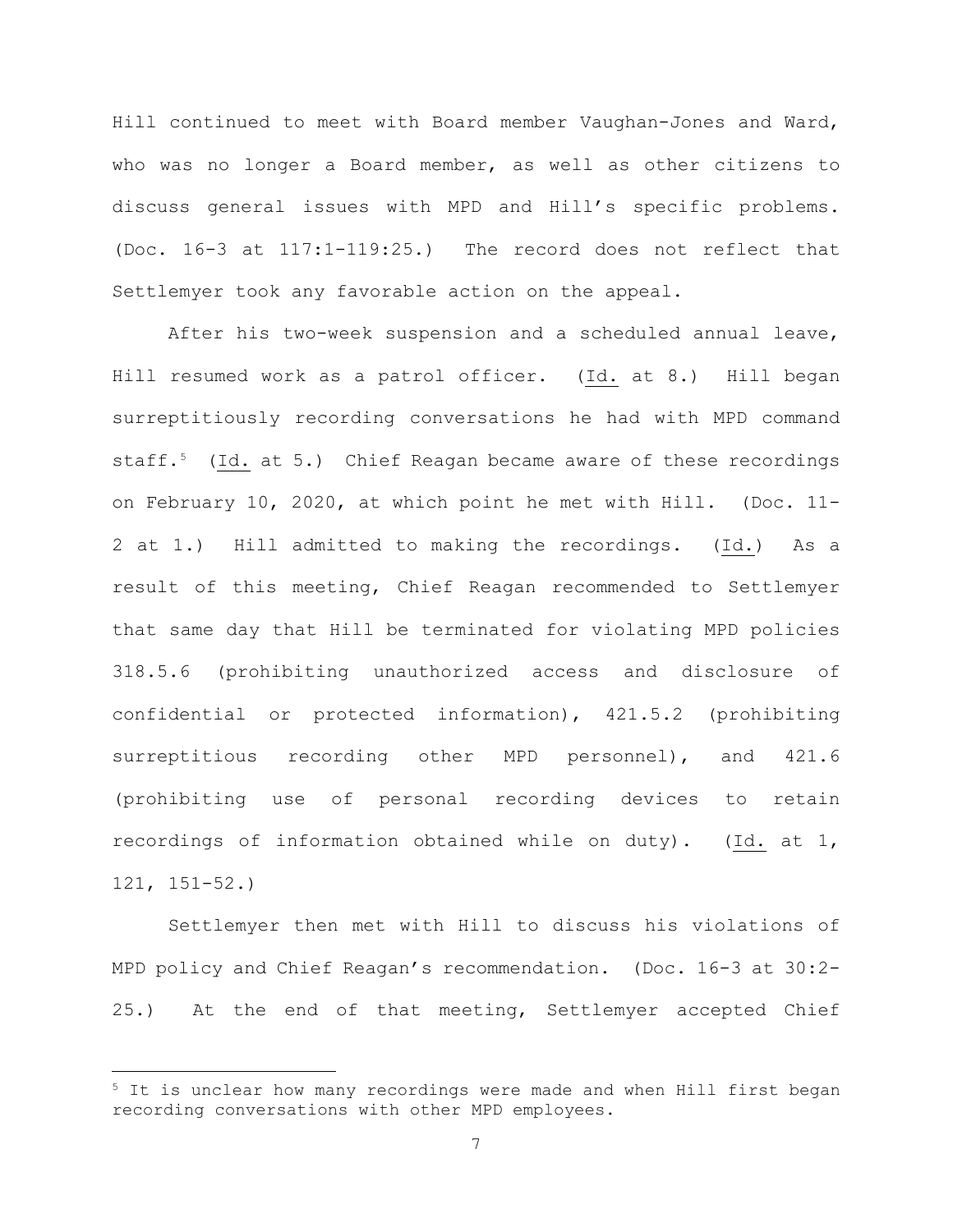Reagan's recommendation and terminated Hill's employment on February 13, 2020. (Doc. 11-3 at 106.) This action followed.

## **II. ANALYSIS**

 A court must grant a motion for summary judgment if the pleadings, depositions, and affidavits submitted show that there is no genuine dispute as to any material fact and the moving party is entitled to judgment as a matter of law. Fed. R. Civ. P. 56(c). A fact is considered "material" if it "might affect the outcome of the suit under the governing law." Anderson v. Liberty Lobby, Inc., 477 U.S. 242, 248 (1986). Under this standard, a genuine dispute of material fact exists "if the evidence is such that a reasonable jury could return a verdict for the nonmoving party." Id. As a result, the court will only enter summary judgment in favor of the moving party when the record "shows a right to judgment with such clarity as to leave no room for controversy" and clearly demonstrates that the non-moving party "cannot prevail under any circumstances." Campbell v. Hewitt, Coleman & Assocs., Inc., 21 F.3d 52, 55 (4th Cir. 1994) (internal quotation marks omitted). "Credibility determinations, the weighing of the evidence, and the drawing of legitimate inferences from the facts are [fact-finder] functions . . ." Anderson, 477 U.S. at 255. On summary judgment, "[t]he evidence of the non-movant is to be believed, and all justifiable inferences are to be drawn in his favor." Id.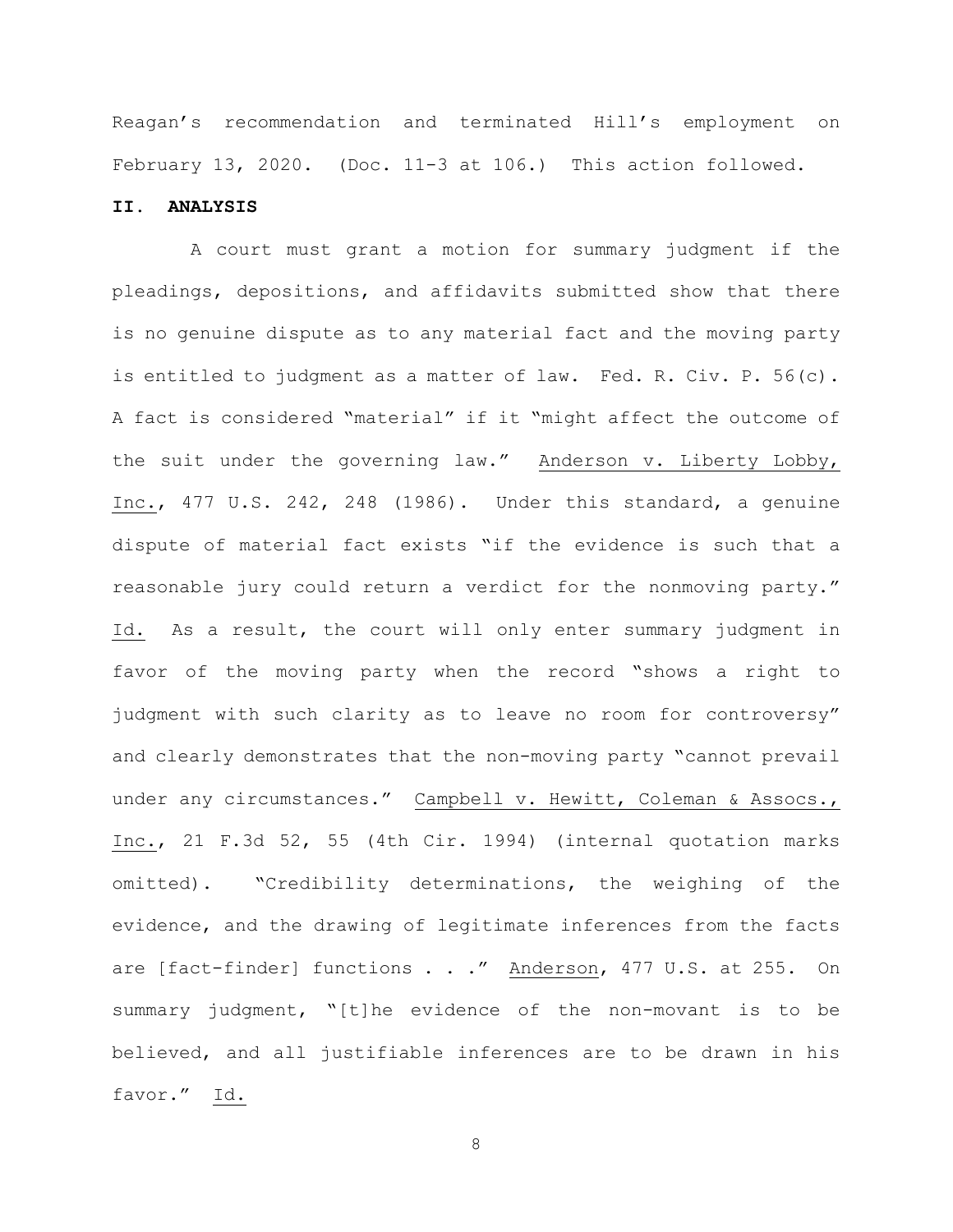While the movant bears the initial burden of demonstrating that there are no genuine disputes of material fact, once that burden has been met, the non-moving party must demonstrate that a genuine dispute of material fact actually exists. Bouchat v. Balt. Ravens Football Club, Inc., 346 F.3d 514, 521 (4th Cir. 2003); Matsushita Elec. Indus. Co. v. Zenith Radio Corp., 475 U.S. 574, 586–87 (1986). A mere scintilla of evidence is insufficient to circumvent summary judgment. Anderson, 477 U.S. at 252. Instead, the nonmoving party must convince the court that, upon the record taken as a whole, a rational trier of fact could find for the nonmoving party. Id. at 248–49. Trial is unnecessary if "the facts are undisputed, or if disputed, the dispute is of no consequence to the dispositive question." Mitchell v. Data Gen. Corp., 12 F.3d 1310, 1315–16 (4th Cir. 1993).

Hill contends he was terminated in retaliation for exercising his First Amendment right to free speech when he began speaking out about "mismanagement and corruption" at MPD. (Doc. 1 at ¶ 15.) The Fourth Circuit has adopted a three-part test to determine whether a public employee has stated a claim for retaliation in violation of his First Amendment rights. See McVey v. Stacy, 157 F.3d 271 (4th Cir. 1998). First, a public employee must show that he spoke as a citizen, not an employee, on a matter of public concern. Id. at 277; Smith v. Frye, 488 F.3d 263, 267 (4th Cir. 2007). Second, the court must balance the employee's interest in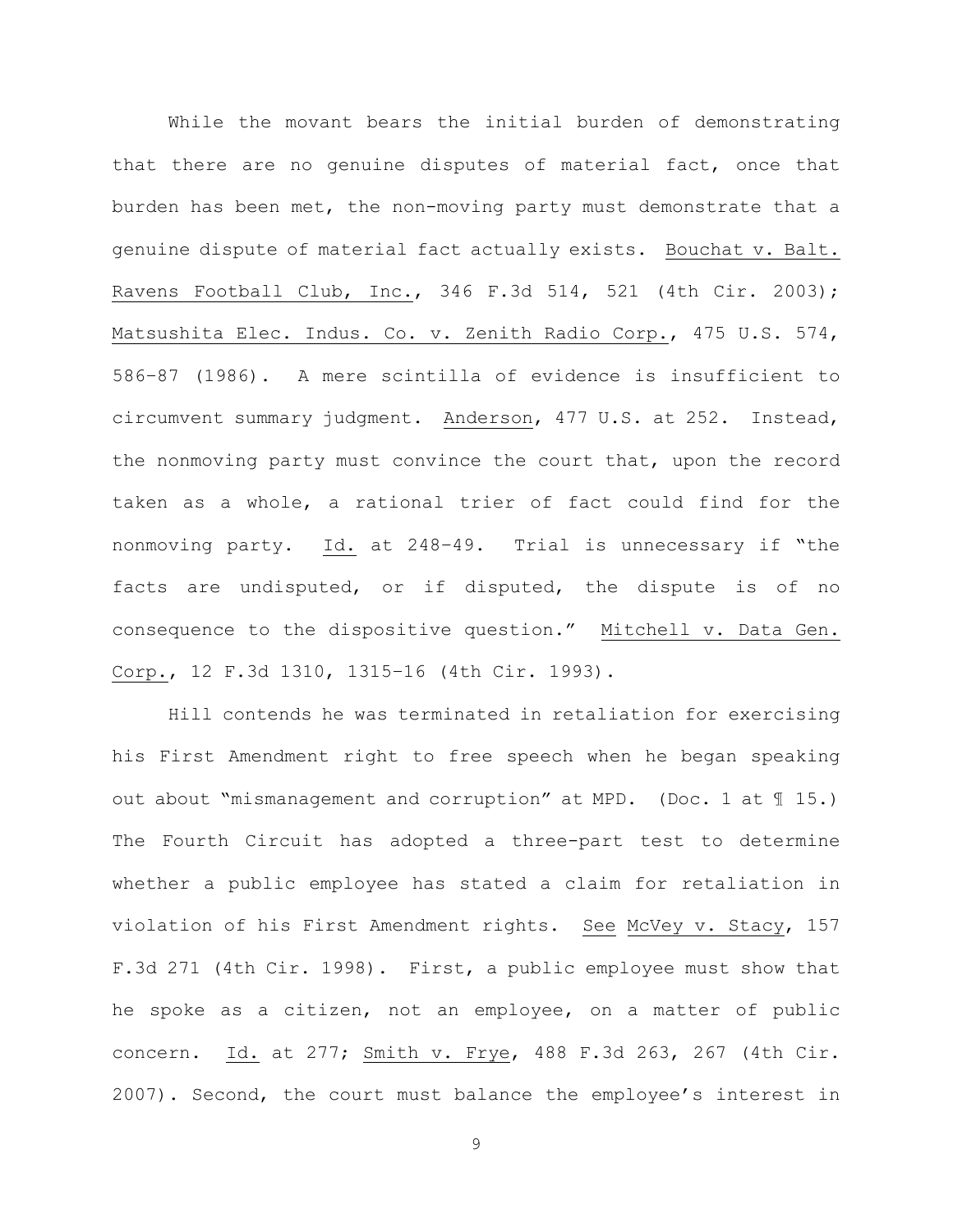speaking out with the government's interest in providing effective service to the public. See Hunter v. Town of Mocksville, N.C., 789 F.3d 389, 397 (4th Cir. 2015). Third, if the balance weighs in favor of the employee, he must then show that his speech was a "substantial factor in [his] termination decision." McVey, 157 F.3d at 278. If an employee meets this burden, then the burden shifts to the employer to show that "the employee would still have been discharged in the absence of the protected speech." Hughes v. Bedsole, 48 F.3d 1376, 1385-86 (4th Cir. 1995) (citing Mt. Healthy City Sch. Dist. Bd. of Educ. v. Doyle, 429 U.S. 274, 287 (1977)).

The first prong, whether the speech addressed a matter of public concern, is "[t]he threshold question." Rankin v. McPherson, 483 U.S. 378, 384 (1987). If an employee's speech "cannot be fairly characterized as constituting speech on a matter of public concern, it is unnecessary . . . to scrutinize the reasons for [the employee's] discharge." Connick v. Myers, 461 U.S. 138, 146 (1983).

## **A. Matter of Public Concern.**

#### **1. Speech as Citizen or Employee**

In determining the extent of First Amendment protections extended to a government employee's speech, the court must first determine whether the employee was speaking as a citizen or whether the speech was within the scope of the employee's duties. See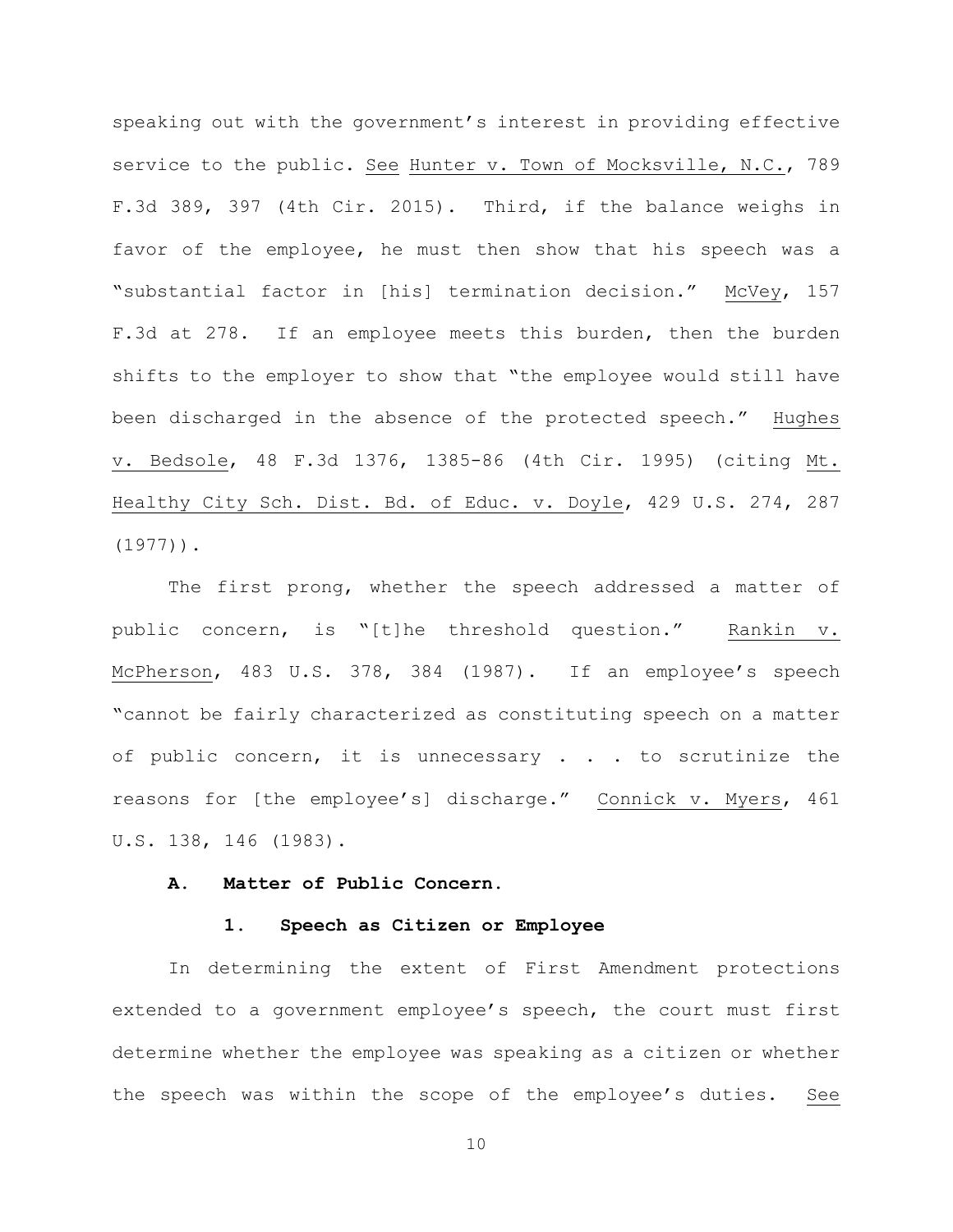Pickering v. Board of Ed. of Twp. High Sch. Dist. 205. Will Cty. Ill., 391 U.S. 563, 573 (1968). The "mere fact that a citizen's speech concerns information acquired by virtue of his public employment does not transform that speech into employee—rather than citizen—speech." Lane v. Franks, 573 U.S. 228, 240 (2014). The critical question is "whether the speech at issue is itself ordinarily within the scope of an employee's duties, not whether it merely concerns those duties." Id. The court may consider additional factors such as whether the employee spoke on his free time, whether he was at work, and whether he used private means of communicating the speech. See Hunter v. Town of Mocksville, N.C., 789 F.3d 389, 399 (4th Cir. 2015).

Defendants first argue that Hill spoke "as a Mocksville police officer" because his speech occurred in the "context of internal complaints about conditions of his employment to his supervisors or Town Board members." (Doc. 11 at 8-9.) Hill responds that speaking to the Town Board was not part of his official job duties and it was not within the "ordinary scope of [his] duties to speak . . . about corruption, waste, employment decisions, or violations of citizens' rights." (Doc. 16 at 12.)

As an MPD officer, Hill's "fundamental duty" was to "serve the community; to safeguard lives and property; to protect the innocent against deception, the weak against oppression or intimidation and the peaceful against abuse or disorder; and to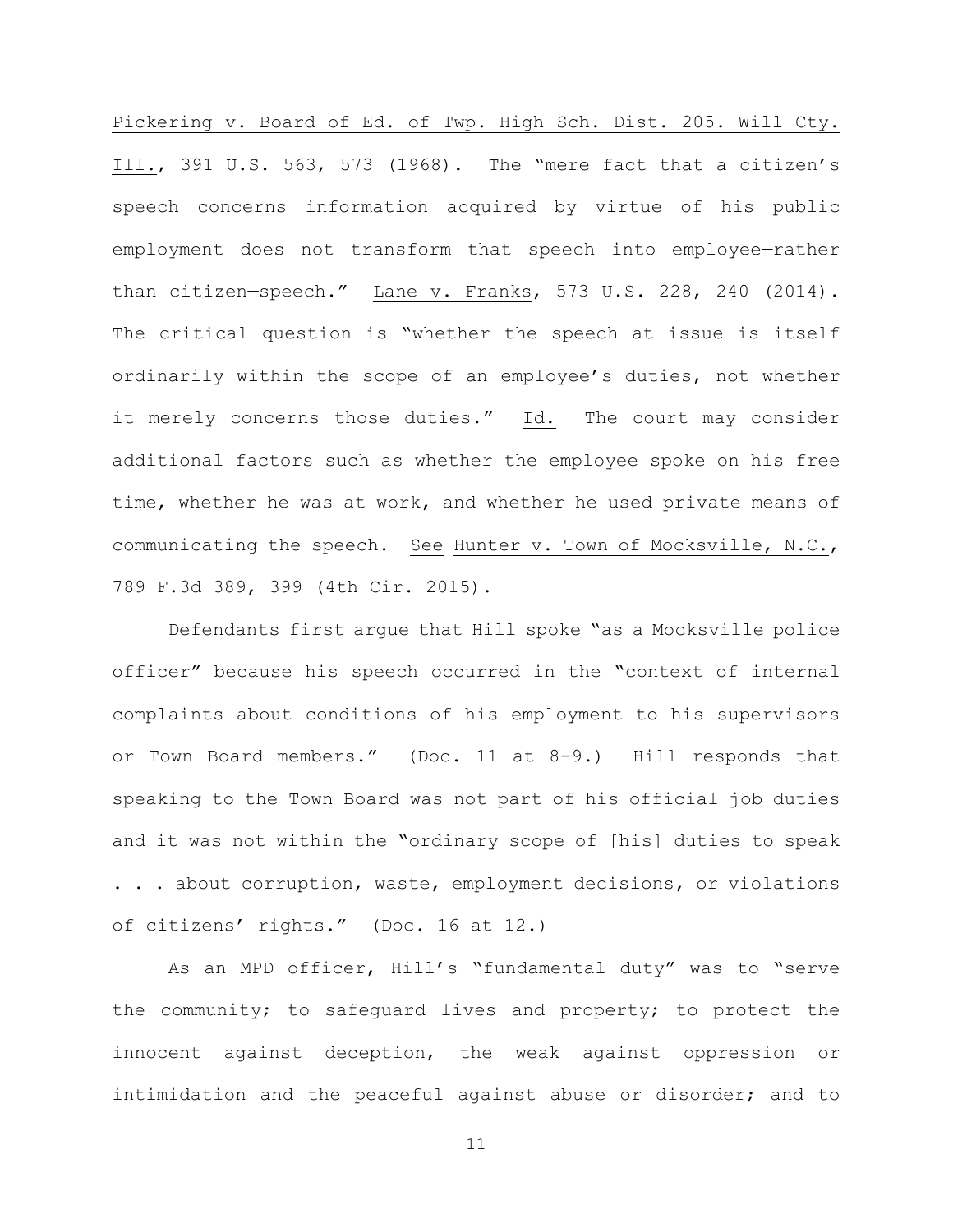respect the constitutional rights of all to liberty, equality and justice." (Doc. 11-2 at 10.) Nothing before the court suggests that his "'daily professional activities' included calling the [elected official's office] for any purpose, much less to express concerns about the Mocksville PD." Hunter, 789 F.3d at 399 (quoting Garcetti v. Ceballos, 547 U.S. 410, 422 (2006)). Town Board members are not in Hill's chain of command — general employment concerns, as Defendants argue these complaints are, would first go to Hill's supervising officer, then to Chief Reagan, and finally to Town Manager Settlemyer. On matters of "internal complaints about conditions of his employment," Hill would speak to those in his chain of command. However, to the extent Hill's communication with Town Board members, who were removed from the hiring and firing of MPD personnel, involved topics such as illegal cellphone use and conducting illegal searches, they were not personal grievances. Rather, it is akin to a public employee contacting the media when doing so was outside the employee's job duties. See Lane v. Anderson, 660 F. App'x 185, 191 (4th Cir. 2016) (holding that a deputy sheriff was speaking as a private citizen because he was acting outside the scope of his employment in communicating with the media.)<sup>6</sup> Much like a sheriff's deputy

 $6$  While the Fourth Circuit does not ordinarily accord precedential value to its unpublished opinions, it has noted that they "are entitled only to the weight they generate by the persuasiveness of their reasoning." See Collins v. Pond Creek Mining Co., 468 F.3d 213, 219 (4th Cir. 2006) (citation omitted).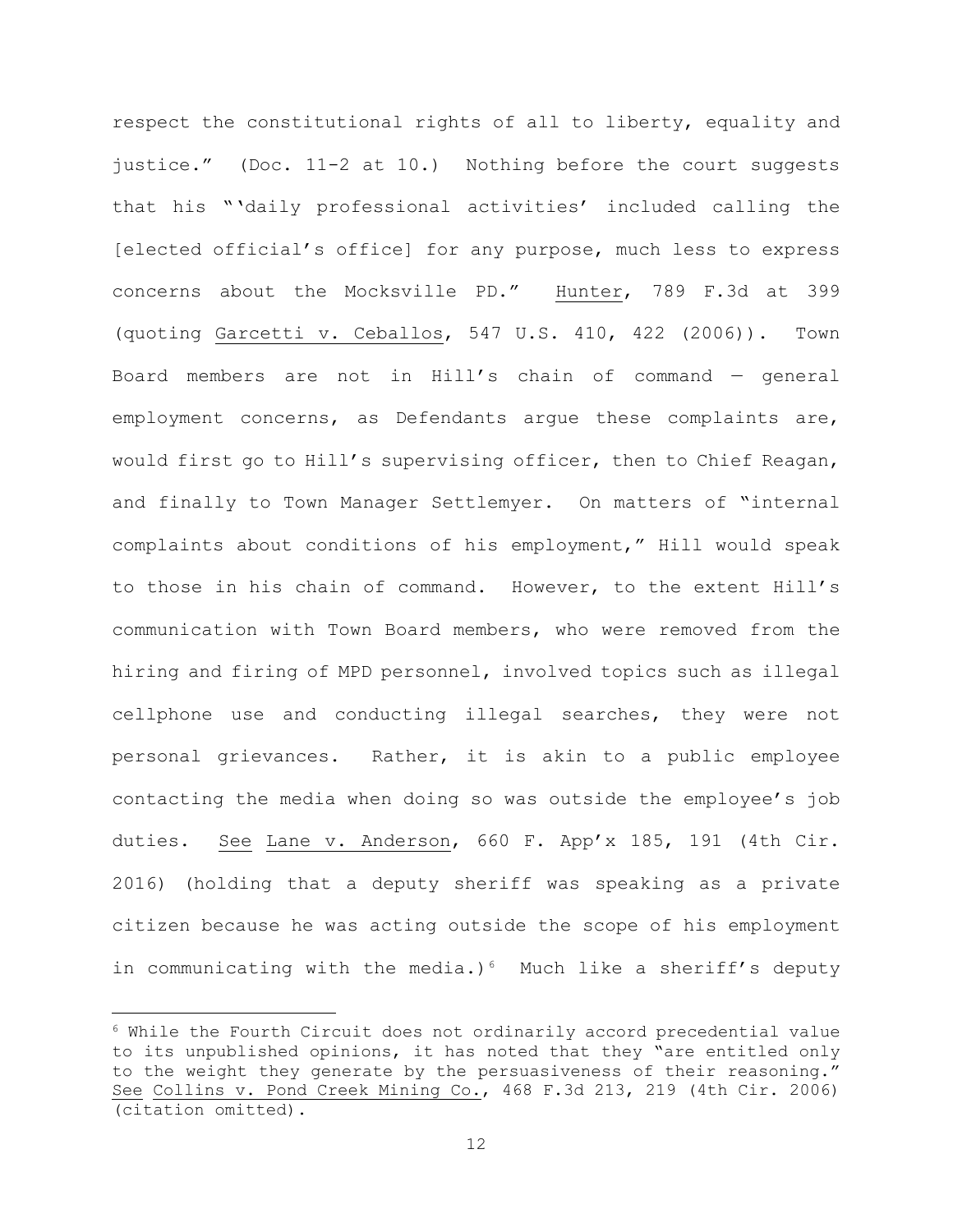that contacts the media outside his employment, as a patrol officer and as a city employee, there is no indication in the record that Hill would have been required by his job to interact with Town Board members.

Additionally, Hill spoke to the Town Board members on his own time, using his own private cellphone, and met with other private citizens to discuss MPD practices outside his work hours. (Doc 11-4 at 27.) This serves as additional evidence that Hill was speaking as a private citizen. See Hunter, 789 F.3d at 399 (finding that three police officers were acting as private citizens when they met in their free time away from work and used their private phones for their communication). Hill's job description, the fact that his employment status did not require him to communicate with Town Board members, and the fact he did so on his own time with his own devices, leads to the conclusion that Hill spoke as a private citizen.

### **2. Matter of Public Concern**

Having so concluded, the court must determine whether Hill's speech was on a matter of public concern. While there are no "sharp lines" drawn for when an employee's speech concerns a public matter, courts should "consider the content, form, and context of a given statement." Brooks v. Arthur, 685 F.3d 367, 371 (4th Cir. 2012) (internal citations omitted). Generally, speech "involves a matter of public concern when it involves an issue of social,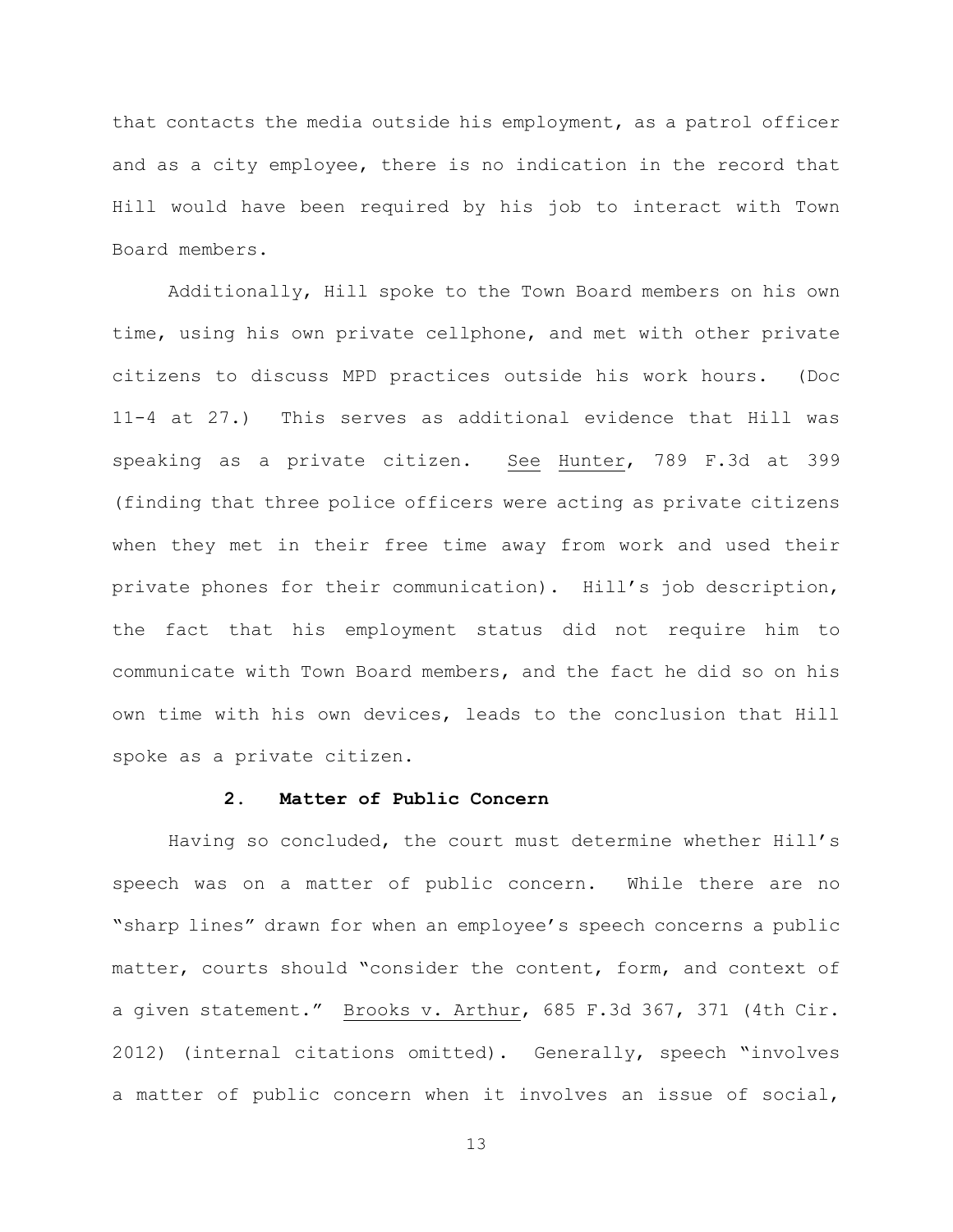political, or other interest to a community." Kirby v. City of Elizabeth City, N.C., 388 F.3d 440, 446 (4th Cir. 2004). "Personal grievances, complaints about conditions of employment, or expressions about other matters of personal interest do not constitute speech about matters of public concern that are protected by the First Amendment, but are matters more immediately concerned with the self-interest of the speaker as employee." Stroman v. Colleton Cnty. Sch. Dist., 981 F.2d 152, 156 (4th Cir. 1992). The "inquiry into the protected status of speech is one of law, not fact." Connick, 461 U.S. at 148 n. 7.

Defendants argue that Hill's speech did not involve matters of public concern, because all his complaints "relate to the conditions of his employment or a silly issue like Butters the cat." (Doc. 11 at 10.) Hill responds that his complaints centered on MPD engaging in illegal practices, lying to the public, and wasting taxpayer money, which are matters of public concern. (Doc. 16 at 12.)

While several of Hill's complaints do not constitute matters of public concern,<sup>7</sup> some center on issues that rise to that level.

 $7$  Hill's complaints about his superiors (such as complaints of being given a "hard time" when he called in sick and being assigned multiple warrant services (Doc. 11-4 at 27-30) are better understood as personnel grievances which do not rise to the level of public concern. Hill's complaints about the travails of the stray cat, which he characterizes as MPD deception rather than a "silly" matter, fall into the same category. Though the cat escapade culminated in someone placing a "dead 10-foot black snake" on Town Board member Vaughan-Jones's mailbox with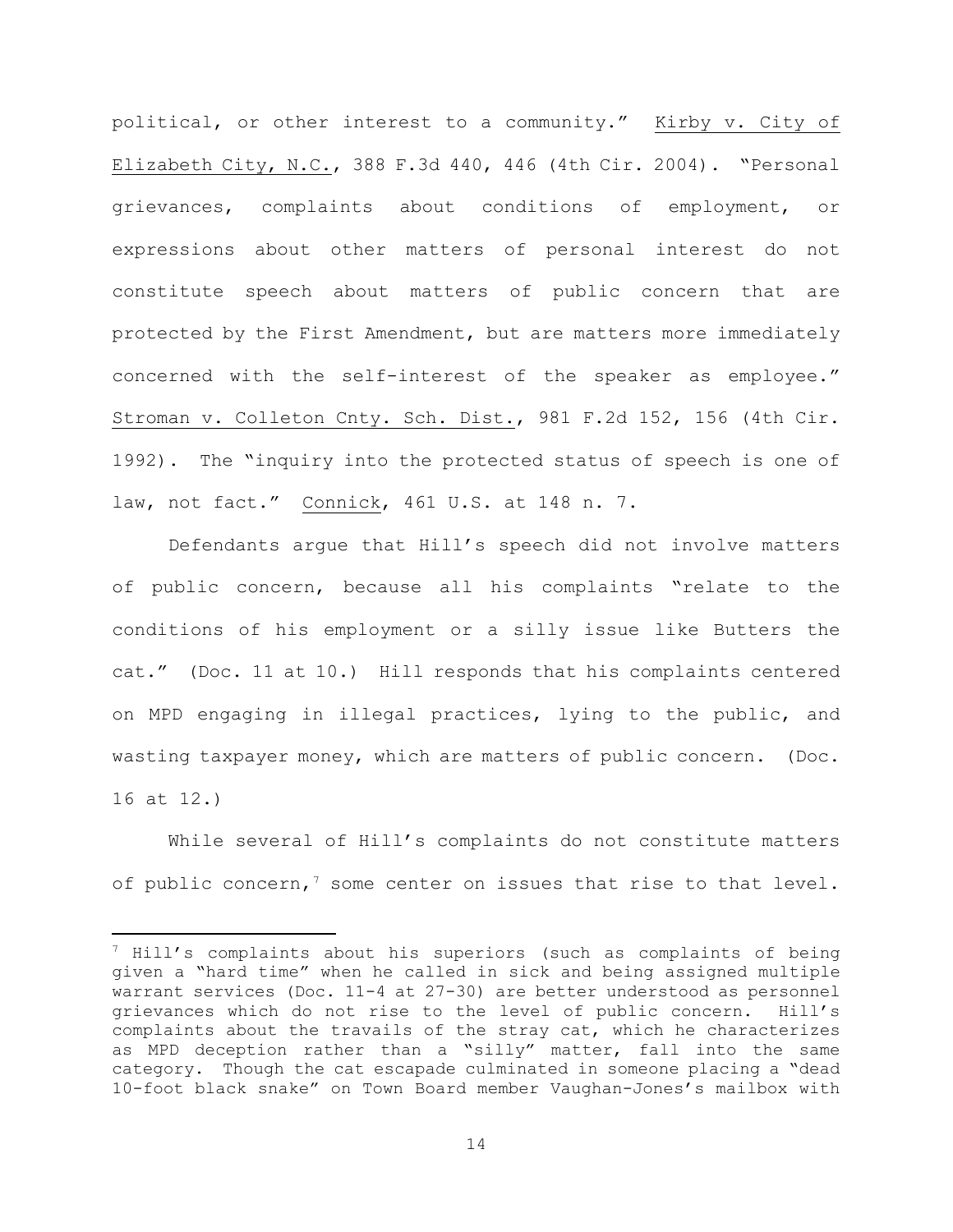For instance, during his discussions with Town Board members, Hill alleged that MPD staff were engaging in illegal police practices, such as giving a cell phone and money to inmates at the jail. (Doc. 16-3 at 112:6-11.) If true, these complaints raise possible violations of North Carolina law. See N.C. Gen. Stat. § 14- 258.1(d) (prohibiting any person from giving inmates a "mobile telephone or other wireless communication device"). Whether those tasked with enforcing laws are themselves abiding by them is a matter of public concern. Such allegations challenge not only the capability of the police department to properly uphold the law throughout the community but allege potential corruption between members of the MPD and various inmates. Allegations of corrupt and illegal practices "obviously involve[] a matter of significant public concern." Lane v. Franks, 573 U.S. 228, 241 (2014).

Accordingly, the court finds that Hill satisfies the first prong of the McVey test, as he spoke as a private citizen on a matter of public concern.

a note attached saying "bring the cat back" (Doc.  $16-6$ ,  $\text{\textsterling}9$ ), the record fails to connect this to any conduct of the Defendants. Hill relies on Board Member Vaughan-Jones' statement that "[t]he Chief [of Police] and the Town Manager removed the cat and knew where it was the entire time but mislead [sic] the public about it and made it seem like I had taken it." (Id.) (emphasis added). However, based on contemporaneous news reports cited by Hill, it was Mocksville's mayor, not the Defendants, who attributed the cat's disappearance to Vaughan-Jones. See Chelsea Frisbie, The Sgt. Butters saga; How a stray cat led to a small town scandal, WTAE Pittsburgh (Nov. 20, 2019) ("I called the mayor and said 'Is it true that a Town Board member walked into the police department and demanded the cat be removed?' and the mayor told me yes.").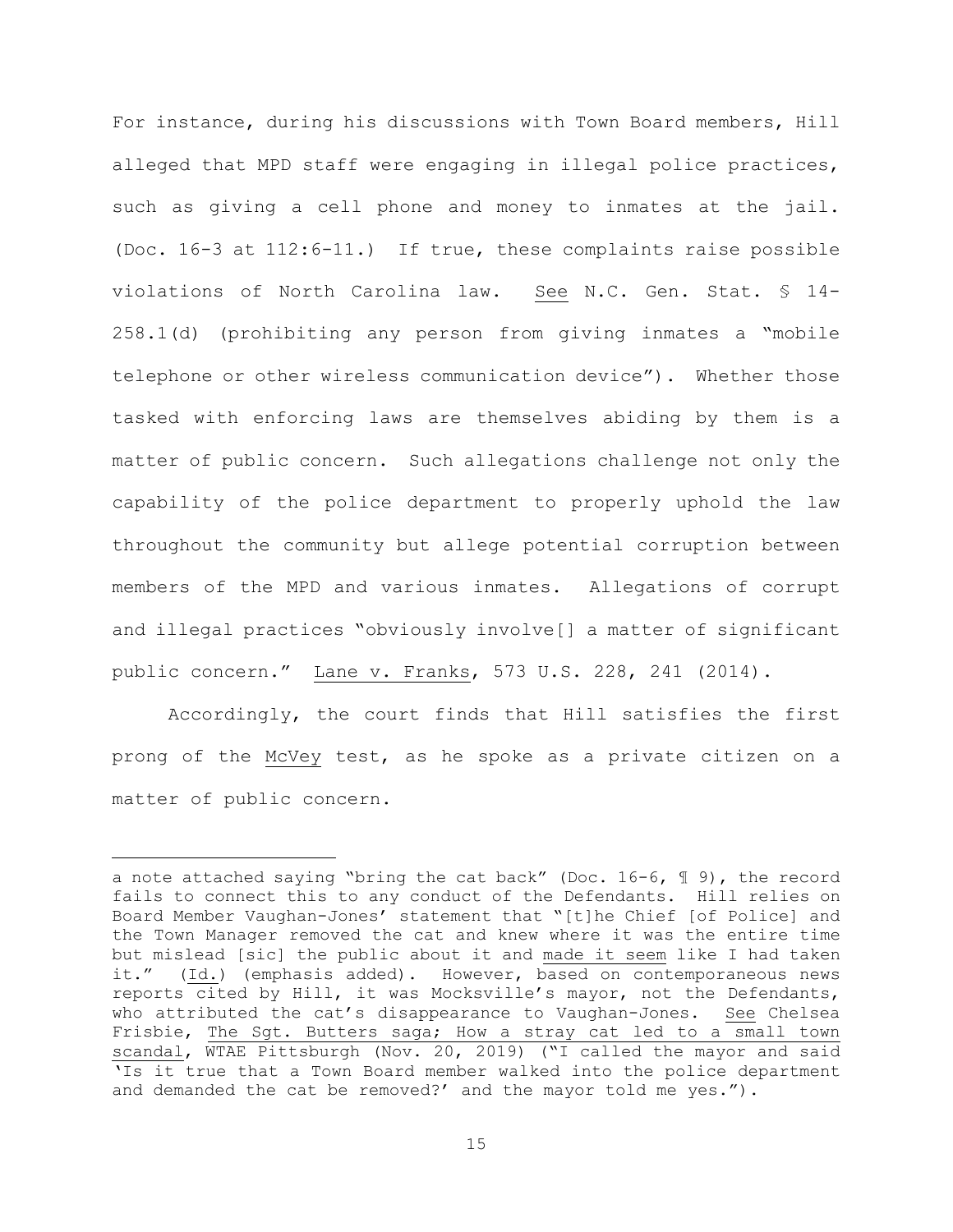# **B. Hill's Interest in Speaking Out Weighed Against MPD's Interest in Providing Effective Service.**

Having found that Hill satisfies the threshold question of the McVey test, the court must now weigh Hill's interest in speaking against the government's interest in promoting the "efficiency of the public services it performs through its employees." Campbell v. Galloway, 483 F.3d 258, 266 (4th Cir. 2007) (citing Connick v. Myers, 461 U.S. 138, 142 (1983)). The government is granted leeway to maintain the discipline and harmony needed to complete the mission of its agency. McVey, 157 F.3d at 277. Given their paramilitary status, police department officials are afforded "greater latitude . . . in dealing with dissension in their ranks." Maciariello v. Sumner, 973 F.2d 295, 300 (4th Cir. 1992). In addition to the employee's personal interest in speaking, "the public's interest in hearing the employee's speech also weighs in the balance: 'A stronger showing of public interest in the speech requires a concomitantly stronger showing of government-employer interest to overcome it.'" Brickey v. Hall, 828 F.3d 298, 304 (4th Cir. 2016) (quoting McVey, 157 F.3d at 279 (Murnaghan, J., concurring)).

The government need not "prove that the employee's speech actually disrupted efficiency, but only that an adverse effect was 'reasonably to be apprehended.'" Maciariello, 973 F.2d at 300 (citing Jurgensen v. Fairfax Cty., Va., 745 F.2d 868, 879 (4th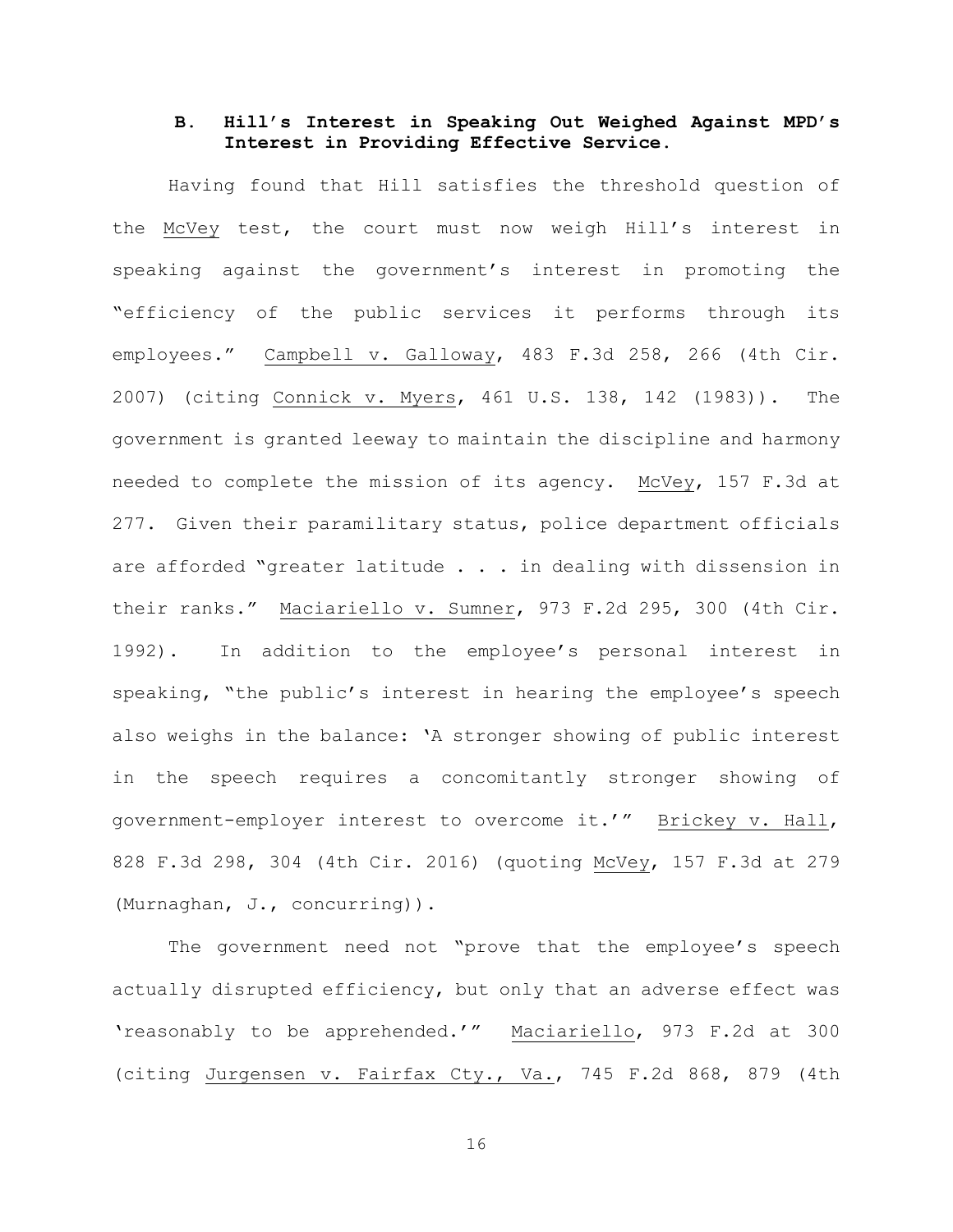Cir. 1984). However, "the amount of disruption has to outweigh the importance of the speech and its concern to the public." Durham v. Jones, 737 F.3d 291, 302 (4th Cir. 2013). Speaking on matters of substantial concern "must be met with a similarly substantial disruption in the calibration of the controlling balancing test." Id. "Whether the employee's interest in speaking outweighs the government's interest is a question of law for the court." Smith v. Gilchrist, 749 F.3d 302, 309 (4th Cir. 2014) (citing Joyner v. Lancaster, 815 F.2d 20, 23 (4th Cir. 1987)).

Hill argues his statements "could only have had a positive impact on the MPD's ability to provide for the safety of the Town," because citizens are better served by a police force that is not irresponsible or deceitful and therefore his interest outweighs the Town's. (Doc. 16 at 16.) Defendants argue that the Town's interests in delivering efficient police services and in prohibiting surreptitious recordings between employees "far outweighs Plaintiff's allegations" because the policy strives to "maintain a harmonious workplace." (Doc. 11 at 13.) Defendants thus attempt to balance the Town's interest with Hill's interest in recording his colleagues; however, Hill does not contest the recording policy. The proper balancing is between Hill's interest in speaking to Town Board members and the Town's interest in providing efficient public service.

Viewing the facts in the light most favorable to Hill, and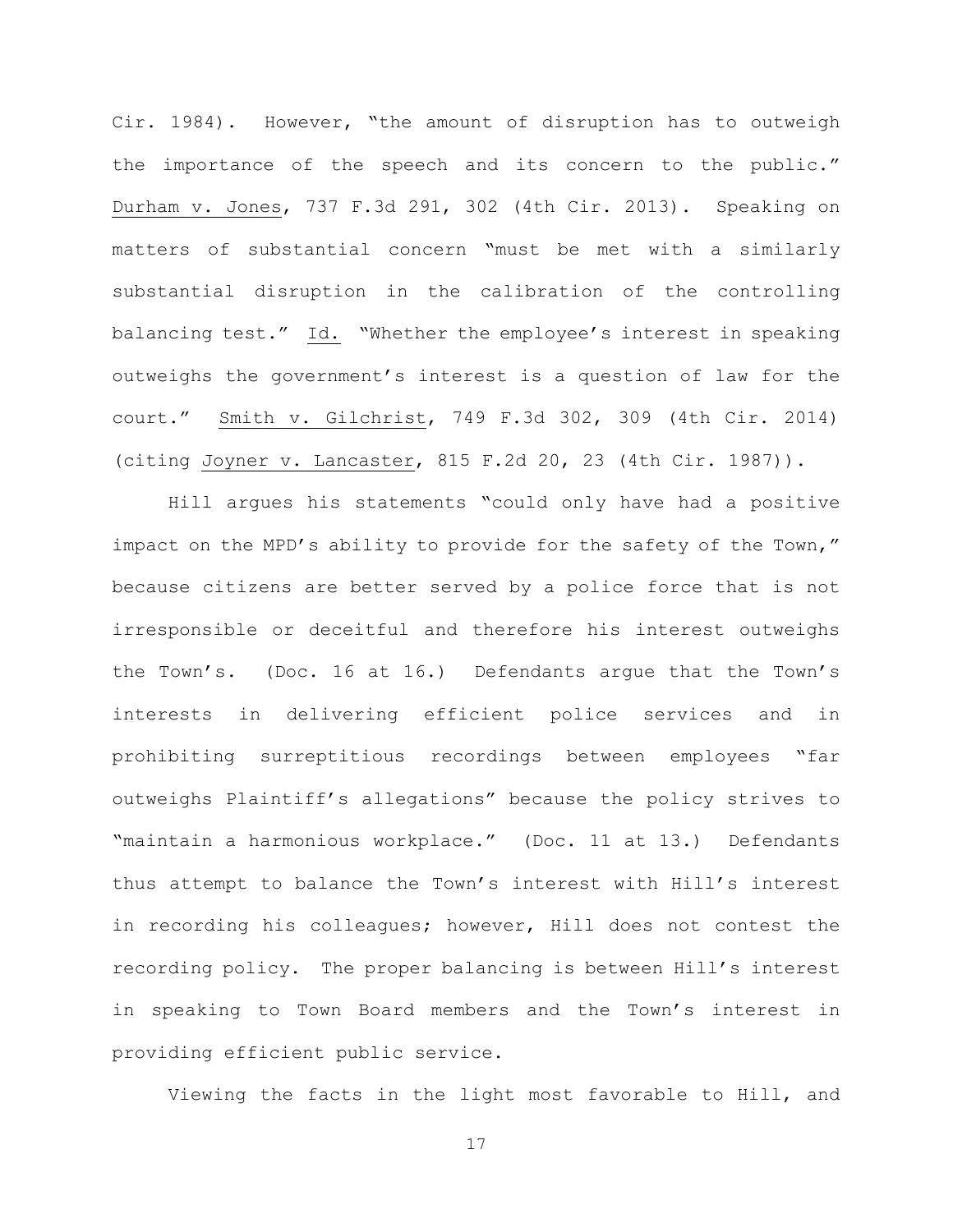because the Defendants offer no explanation as to the balancing between Hill's speech on allegedly illegal matters and MPD efficiency, Hill's interest in speaking outweighs the MPD's interest in promoting efficient public service. There is a strong public interest in allegations of illegal conduct undertaken by supervisors within a police department. As the Fourth Circuit has noted, "[s]erious, to say nothing of corrupt, law enforcement misconduct is a substantial concern that must be met with a similarly substantial disruption in the calibration of the controlling balancing test." Durham, 737 F.3d at 302. Defendants provide no argument as to how Hill's conversations with Town Board members disrupted or threatened to disrupt the MPD's ability to deliver efficient police services. Absent an actual or foreseeable threat of disruption, the substantial public concern and Hill's interest in speaking out outweigh the Town's interest.

#### **C. Hill's Speech As "But For" Cause of His Termination.**

The third prong of the McVey test "presents an issue of fact" as to whether Hill's "speech was 'a substantial factor' in his termination." Lane v. Anderson, 660 F. App'x. 185, 193 (4th Cir 2016) (quoting McVey, 157 F.3d at 277-78). Plaintiff must first "show that his protected expression was a substantial or motivating factor in the employer's decision to terminate him." Wagner v. Wheeler, 13 F.3d 86, 90 (4th Cir. 1993) (internal quotations omitted). Defendants may still avoid liability if they can show,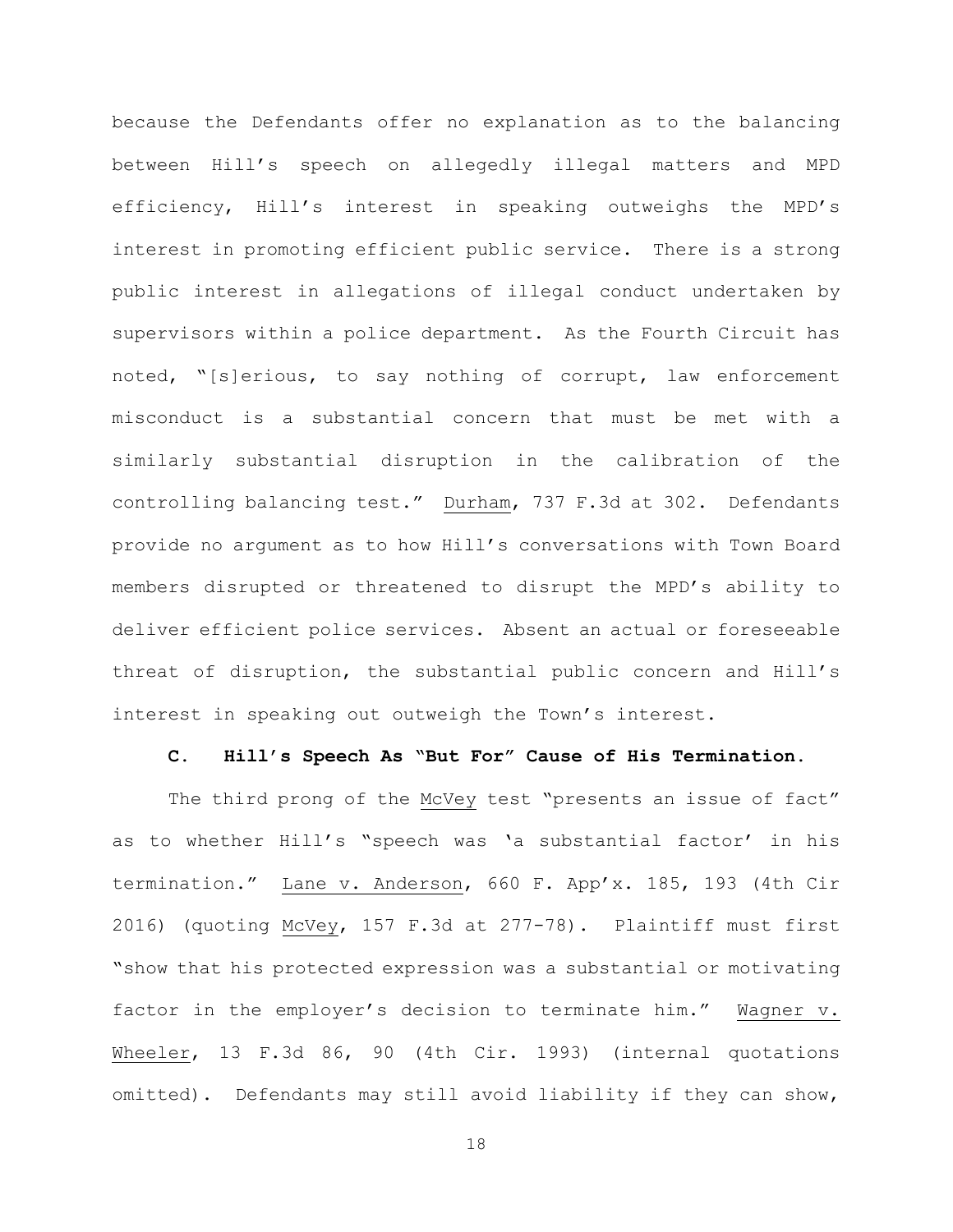"by a preponderance of the evidence, that the decision to terminate the plaintiff would have been made even in the absence of the protected expression, more simply, the protected speech was not the but for cause of the termination." Id. (citing Mt. Healthy City School Dist. Bd. of Educ. v. Doyle, 429 U.S. 274, 287 (1977); Givhan v. Western Line Consol. School Dist., 439 U.S. 410, 416-17 (1979)).

Defendants argue that Hill cannot show a "'but for' connection between" his speech and termination because he would have been fired for violating MPD policies "even in the absence of the allegedly protected conduct." (Doc. 11 at 11.) Hill argues that Defendants "incorrectly attempt[] to force a 'but-for' analysis" onto what should be the "less stringent" motivating factor standard, under which Hill's speech served as a motivating factor in his termination. (Doc. 16 at 18-19).

Hill has incorrectly characterized the final prong of the McVey test. He is correct to note that in order to state a prima facie claim for retaliatory discharge under the First Amendment, he must show that his speech was "a 'substantial' or 'motivating' factor in Defendants' decision to terminate him." (Doc. 16 at 18.) See McVey, 157 F.3d at 277-278 (holding that in evaluating whether a public employee "has stated a claim under the First Amendment for retaliatory discharge," a plaintiff must show that his "speech was a substantial factor in the employee's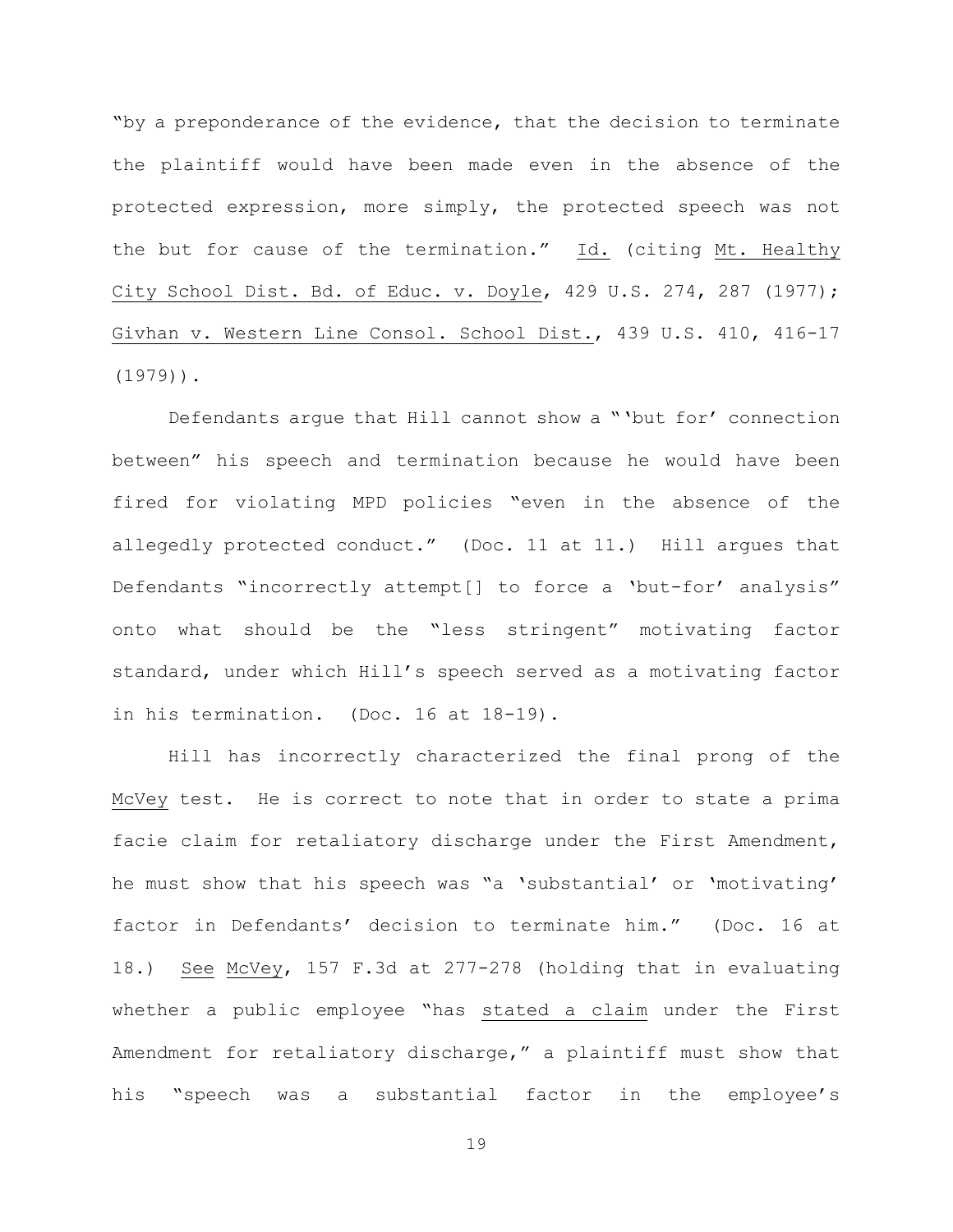termination.") (emphasis added). Hill is also correct that the Supreme Court has provided guidance as to what a plaintiff must show to satisfy the "motivating factor" standard. See Univ. of Tex. Sw. Med. Ctr. v. Nassar, 570 U.S. 338, 343 (2013) (holding that a plaintiff could meet his burden by showing "that the motive to discriminate was one of the employer's motives, even if the employer also had other, lawful motives") (emphasis added).

However, Hill's argument that there is no "but for" inquiry relies on a misinterpretation of the relevant cases, principally McVey and Hunter v. Town of Mocksville, N.C., 789 F.3d 389 (4th Cir. 2015). In McVey, the Fourth Circuit held that "to determine whether a public employee has stated a claim under the First Amendment for retaliatory discharge, we must determine  $\ldots$  (3) whether the employee's speech was a substantial factor in the employee's termination decision." 157 F.3d at 277. McVey, however, was decided in the context of a motion to dismiss for failure to state a claim under Federal Rule of Civil Procedure 12(b)(6). Id. at 274. The question therefore was whether the plaintiff had pleaded "sufficient factual matter . . . to 'state a claim to relief that is plausible on its face.'" Ashcroft v. Iqbal, 556 U.S. 662, 678 (2009) (quoting Bell Atl. Corp. v. Twombly, 550 U.S. 544, 570 (2007)). Thus, the "motivating factor" standard related to the plausibility of the complaint, which does not even require a showing of a prima facie case. See Bing v.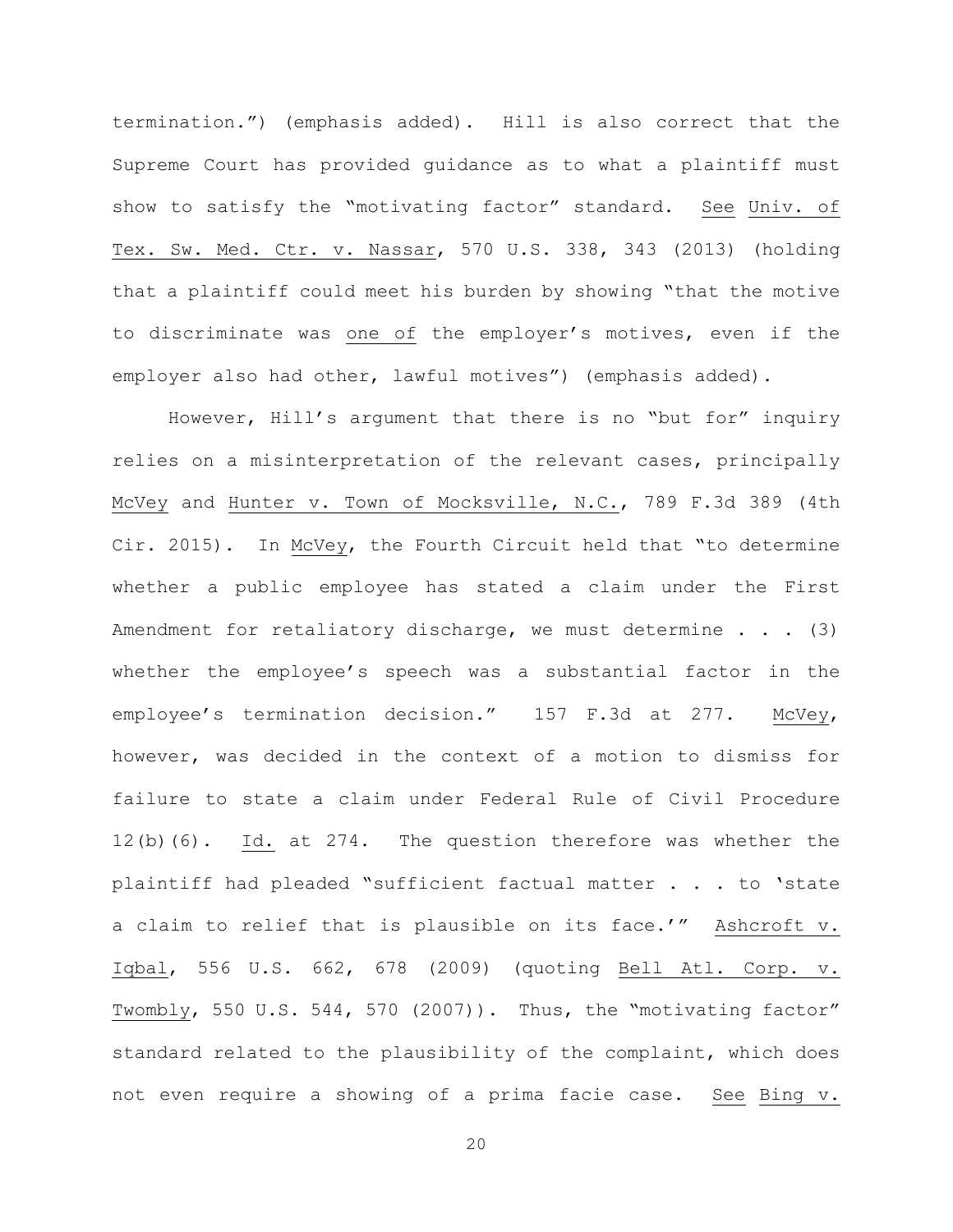Brivo Sys's, LLC, 959 F.3d 605, 616 (4th Cir. 2020) (holding "'an employment discrimination plaintiff need not plead a prima facie case of discrimination' to survive a motion to dismiss") (quoting Swierkiewicz v. Sorema, N.A., 534 U.S. 506, 515 (2002)). Here, in contrast, the question on summary judgment is whether Defendants are entitled to judgment as a matter of law in the absence of disputed material facts. See Fed. R. Civ. P. 56(a). Hill is therefore correct that his burden for a prima facie case is to show that his allegedly protected conduct was a "motivating" or "substantial" factor in his termination. But the inquiry does not end there. A defendant may avoid liability upon showing by a preponderance of the evidence "that it would have reached the same decision as to [the plaintiff's employment] even in the absence of the protected conduct." Mt. Healthy, 429 U.S. at 287.

In Hunter, the plaintiff police officers alleged they were unconstitutionally fired in retaliation for their protected speech. 789 F.3d at 393. The case was before the Fourth Circuit on the question of qualified immunity. Though the "motivating factor" analysis was never reached because it was not properly before the court, Hill nevertheless points to the court's citation to Wagner v. Wheeler, 13 F.3d 86, 90 (4th Cir. 1993), for the statement "that a plaintiff claiming retaliatory discharge in violation of his First Amendment rights 'must show that his protected expression was a 'substantial' or 'motivating' factor in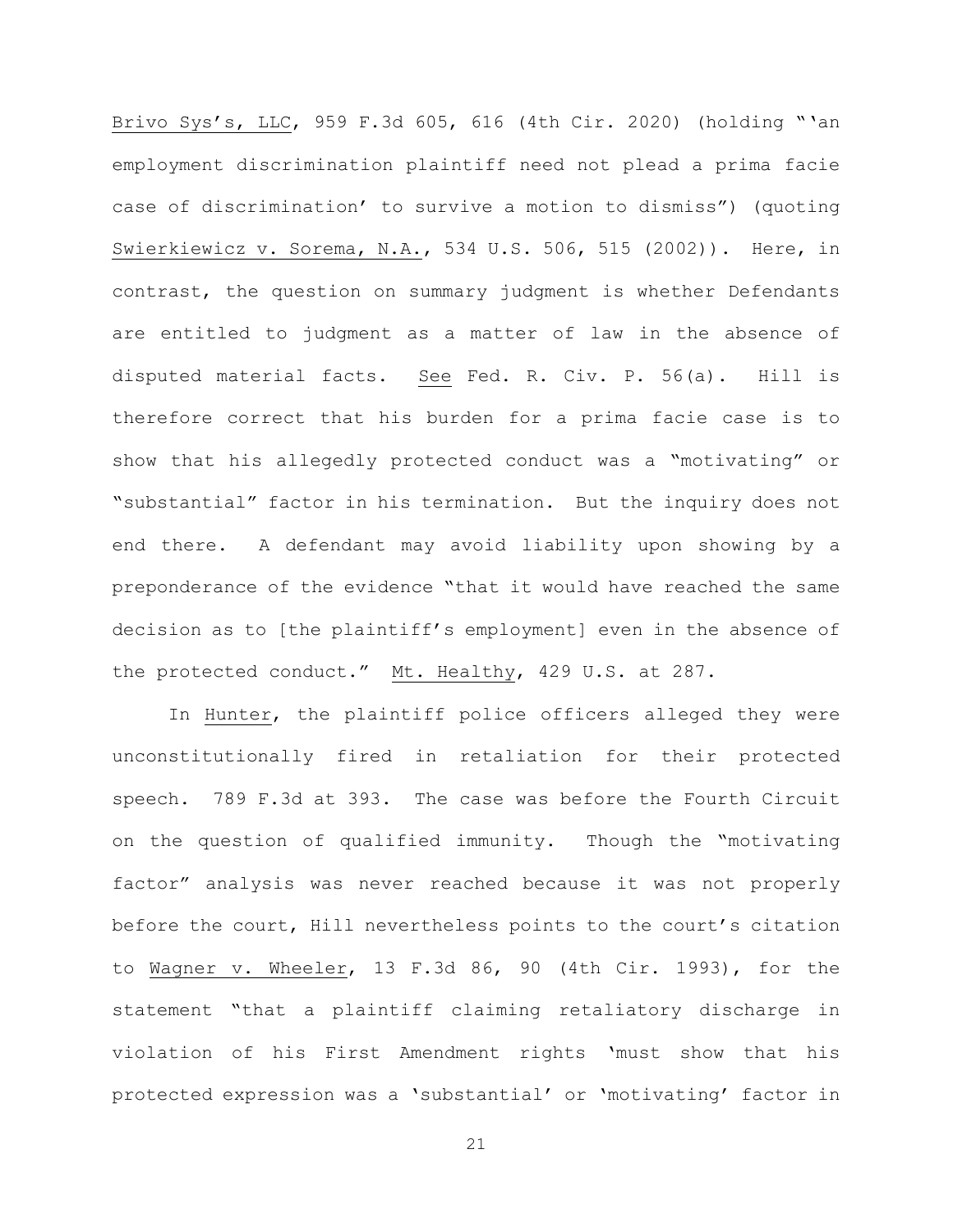the employer's decision to terminate him.'" Hunter, 789 F.3d at 400 (citing Wagner, 13 F.3d at 90). Wagner makes clear, however, that the "motivating factor" analysis is only the plaintiff's initial burden to establish a prima facie case:

The initial burden lies with the plaintiff, who must show that his protected expression was a "substantial" or "motivating" factor in the employer's decision to terminate him. If the plaintiff successfully makes that showing, the defendant still may avoid liability if he can show, by a preponderance of the evidence, that the decision to terminate the plaintiff would have been made even in the absence of the protected expression, more simply, the protected speech was not the but for cause of the termination.

13 F.3d at 90 (internal citations omitted).

Contrary to Hill's contention, therefore, once a plaintiff shows that his speech was a substantial factor in his termination, the burden shifts to the defendant to show that "the employee would still have been discharged in the absence of the protected speech." Hughes v. Bedsole, 48 F.3d 1376, 1385-86 (4th Cir. 1995) (citing Mt. Healthy, 429 U.S. at 287 (1977)); see Givhan, 439 U.S. 410 (1979); Huang v. UNC Board of Governors, 902 F.2d 1134, 1140 (4th Cir. 1990) (holding that the "claimant must show that 'but for' the protected expression the employer would not have taken the alleged retaliatory action."). $8$  Other circuits follow the Fourth

<sup>&</sup>lt;sup>8</sup> In Huang, the Fourth Circuit held that plaintiffs asserting First Amendment whistle-blower claims "must show a causal relation between the expression of public concern and the retaliatory action. The causation requirement is rigorous; it is not enough that the protected expression played a role or was a motivating factor in the retaliation; claimant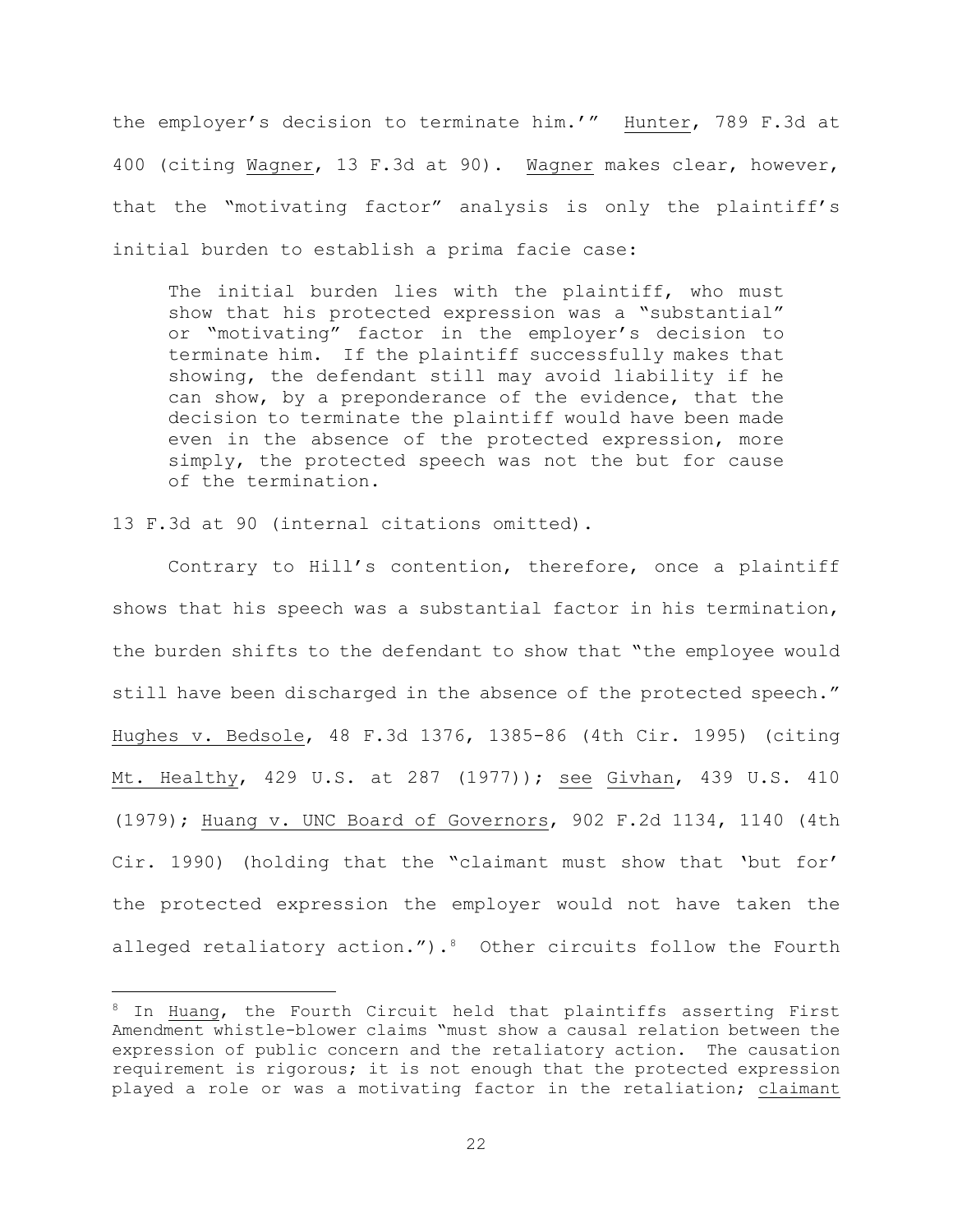Circuit's burden-shifting analysis. See Benison v. Ross, 765 F.3d 649, 658 (6th Cir. 2014) (once a plaintiff shows speech was a "motivating factor," the burden "shifts to the employer to demonstrate by a preponderance of the evidence that the employment decision would have been the same absent the protected conduct," in which case summary judgment is warranted); Gillette v. Delmore, 886 F.2d 1194, 1198 (9th Cir. 1989) (after finding a prima facie case, the defendant "thus has the burden of showing that [plaintiff] would have been terminated" for other incidents absent the protected conduct); Bryson v. City of Waycross, 888 F.2d 1562, 1566 (11th Cir. 1989) ("if the employee prevails by showing that the speech was a substantial motivating factor in the state's employment decision, the state must prove by a preponderance of the evidence that 'it would have reached the same decision . . . even in the absence of the protected conduct.'" (citing Mt. Healthy, 429 U.S. at 286).

must show that 'but for' the protected expression the employer would not have taken the alleged retaliatory action." 902 F.2d at 1140. This phrasing seems to be in tension with that of Givhan. In Givhan, the Supreme Court stated, "it is not surprising that respondents did not attempt to prove in the District Court that the decision not to rehire petitioner would have been made even absent consideration of her 'demands.'" 439 U.S. 410, 417 (1979). The respondent in Givhan was a school district which was sued for terminating a teacher allegedly as a result of the teacher's free speech. Id. at 410. Therefore, the burden in Givhan to show "but for" causation was placed on the defendant school district, not the claimant teacher. As here, the Mt. Healthy line of cases permits a defendant to avoid liability where the defendant has shown by a preponderance that the decision to terminate the plaintiff's employment "would have been made even absent consideration of [the plaintiff's allegedly protected activity]." Givhan, 439 U.S. at 417 (1979).

<sup>23</sup>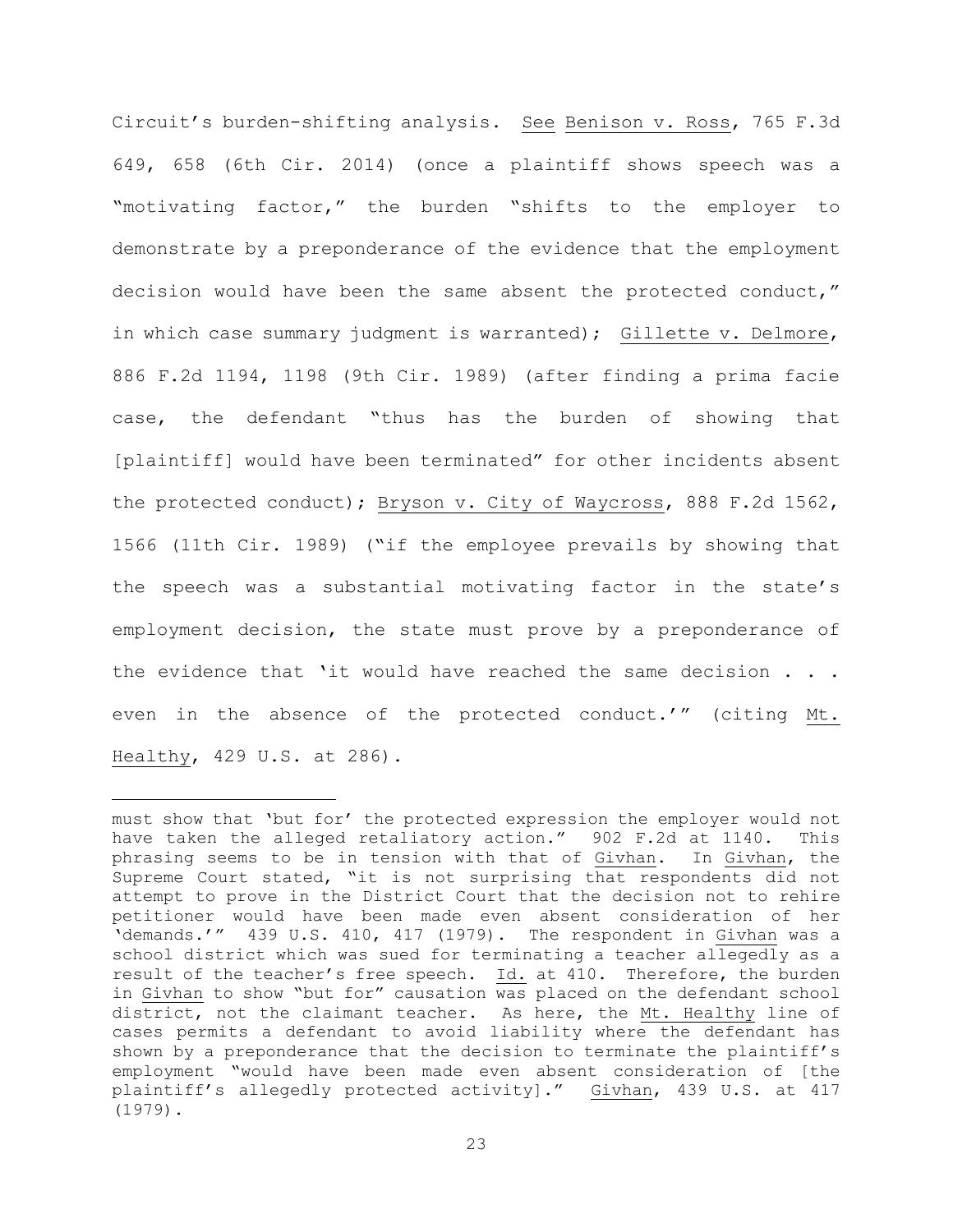Here, the court can assume, without deciding, that Hill's speech was a "motivating factor" in his termination, because Defendants have shown by a preponderance of evidence – which Hill does not dispute - that Hill's speech was not the "but for" cause of his termination. In this regard, Huang is instructive. There, Huang, a tenured professor in biological and agricultural engineering ("BAE") at North Carolina State University, voiced concerns about an improper business arrangement between the head of his department and another BAE faculty member. 902 F.2d at 1139. Six years later, Huang was involuntarily transferred to another department within the university. Id. at 1136. He filed suit pursuant to § 1983, alleging he was involuntarily transferred in violation of his First Amendment rights because he spoke out on improper arrangements within his former department. Id. The district court granted summary judgment for the defendants, finding that Huang's involuntary transfer did not deprive him of a constitutionally-protected property interest. Id. at 1140.

The Fourth Circuit found that the district court was mistaken as to the reason but nevertheless affirmed the grant of summary judgment because the evidence failed to show that Huang's expression was the "but for" cause of his transfer. Id. at 1140. The Fourth Circuit assumed that Huang's statements were on matters of public concern but determined that "summary judgment was plainly appropriate" because "[a] jury could not reasonably have found the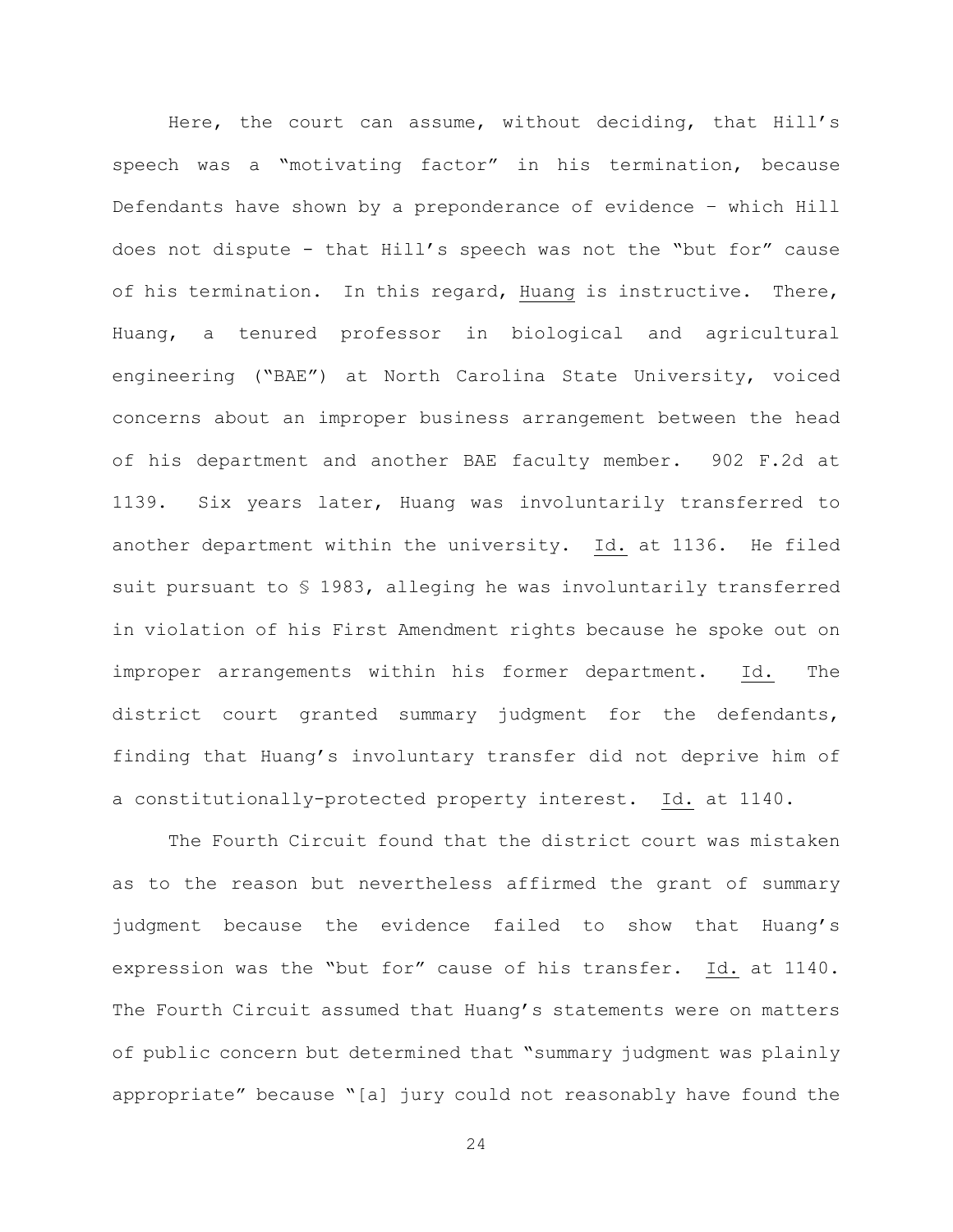requisite 'but for' causation." Id. at 1141. The record before the district court contained a university report that detailed "numerous conflicts and problems concerning Dr. Huang's professional performance," a "unanimous BAE senior faculty recommendation calling for Dr. Huang's discharge on professional performance grounds," and a report that "a transfer would be in the best interests of Dr. Huang and the university." Id. The Fourth Circuit concluded that based on this record, there was "not a scintilla of evidence that the Chancellor's decision was infected with a retaliatory motive." Id.

Like the Chancellor in Huang, Settlemyer was presented with a report that indicated numerous conflicts and problems concerning Hill's conduct as a police officer, Chief Reagan's recommendation that Hill be terminated, and Hill's admittance to violating three MPD policies. In his memo to Settlemyer recommending Hill's termination, Chief Reagan noted numerous instances in which Hill was disciplined for insubordination towards his supervisors or poor job performance. Beginning in January 2019, Hill was reprimanded for "explicit and derogatory conduct while on duty" for viewing and sharing personal information from a coworker's cellphone without permission. (Doc. 11-2 at 6). Three months later in April, Hill was reprimanded "for insubordination following a heated discussion [with his supervisor] in the MPD parking lot." (Id.) In December 2019, Hill was again cited for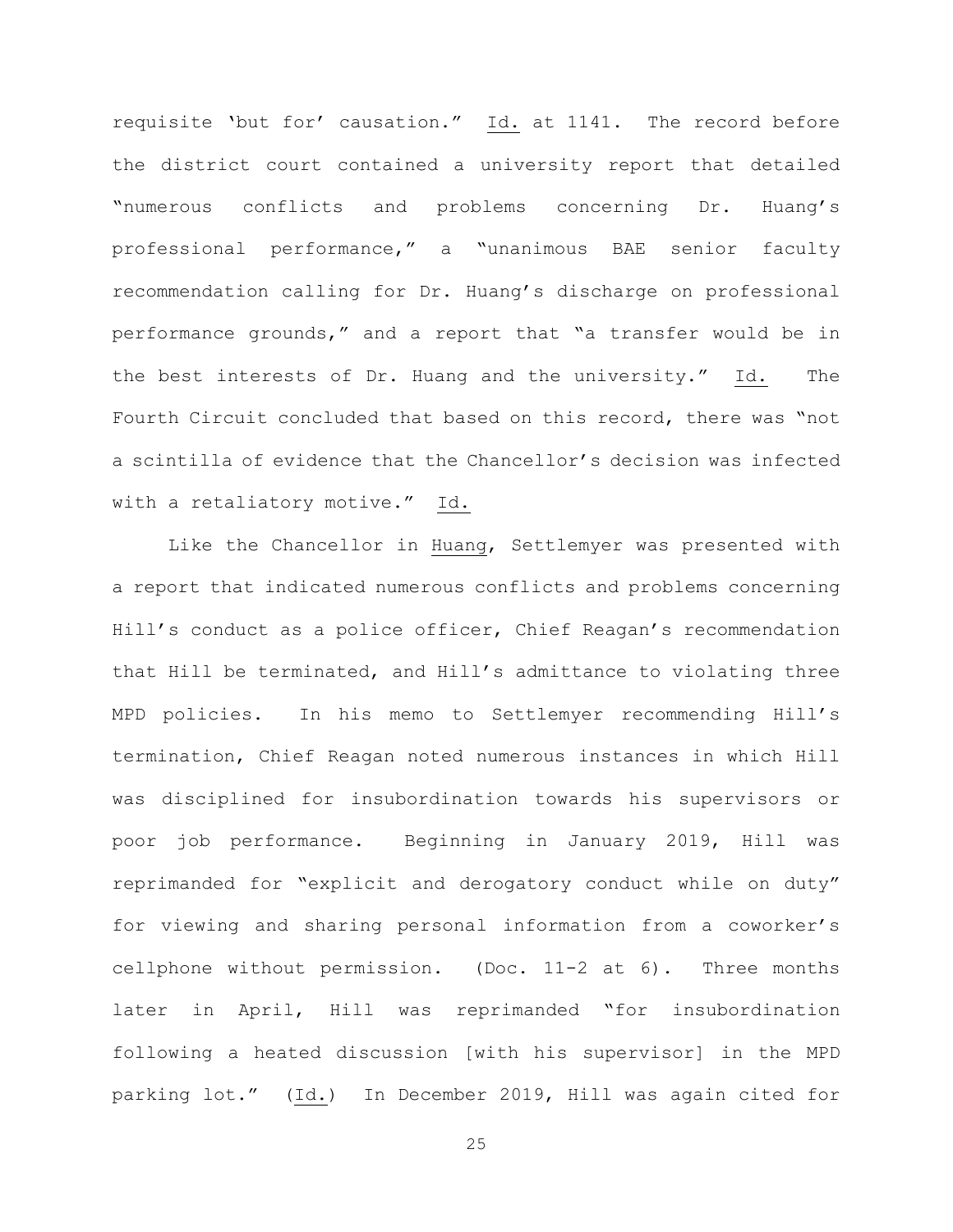"obvious and clear insubordination" when he blocked his supervisor's cellphone number during a multi-agency operation. (Id.) While Hill claims in conclusory fashion that "most everything in [the disciplinary citation] was a complete lie," (Doc. 16-3 at 59:21, 162:5-10), he does not contest any of the reported disciplinary actions with specific facts and, more importantly, nothing in the record suggests that Chief Reagan's report was pretextual. Less than three months prior to Hill's termination, Chief Reagan wrote that "[p]revious attempts to correct [Hill's} behavior, negative attitude, and poor job performance have been challenged at various levels (including direct contact with elected officials). It appears MPD has nothing more to offer this individual and concerns about department liability are now paramount." (Id.) Though Hill's job performance was apparently satisfactory for a time, the record reflects that his employment was marked by increasingly severe incidents of insubordination and conflict with his supervisors.

Despite these multiple prior instances, Chief Reagan did not recommend Hill's termination until he became aware of Hill's violation of the MPD recording policy and Hill's admission to recording coworkers.9 Chief Reagan noted that "prior to learning

<sup>9</sup> Hill makes an ancillary argument that other MPD staff members "frequently violated other policies, but very few were disciplined, and<br>none [sic] were terminated." (Doc. 16 at 9.) This claim relies on none [sic] were terminated." (Doc. 16 at 9.) Vaughan-Jones's affidavit, which states that "another officer had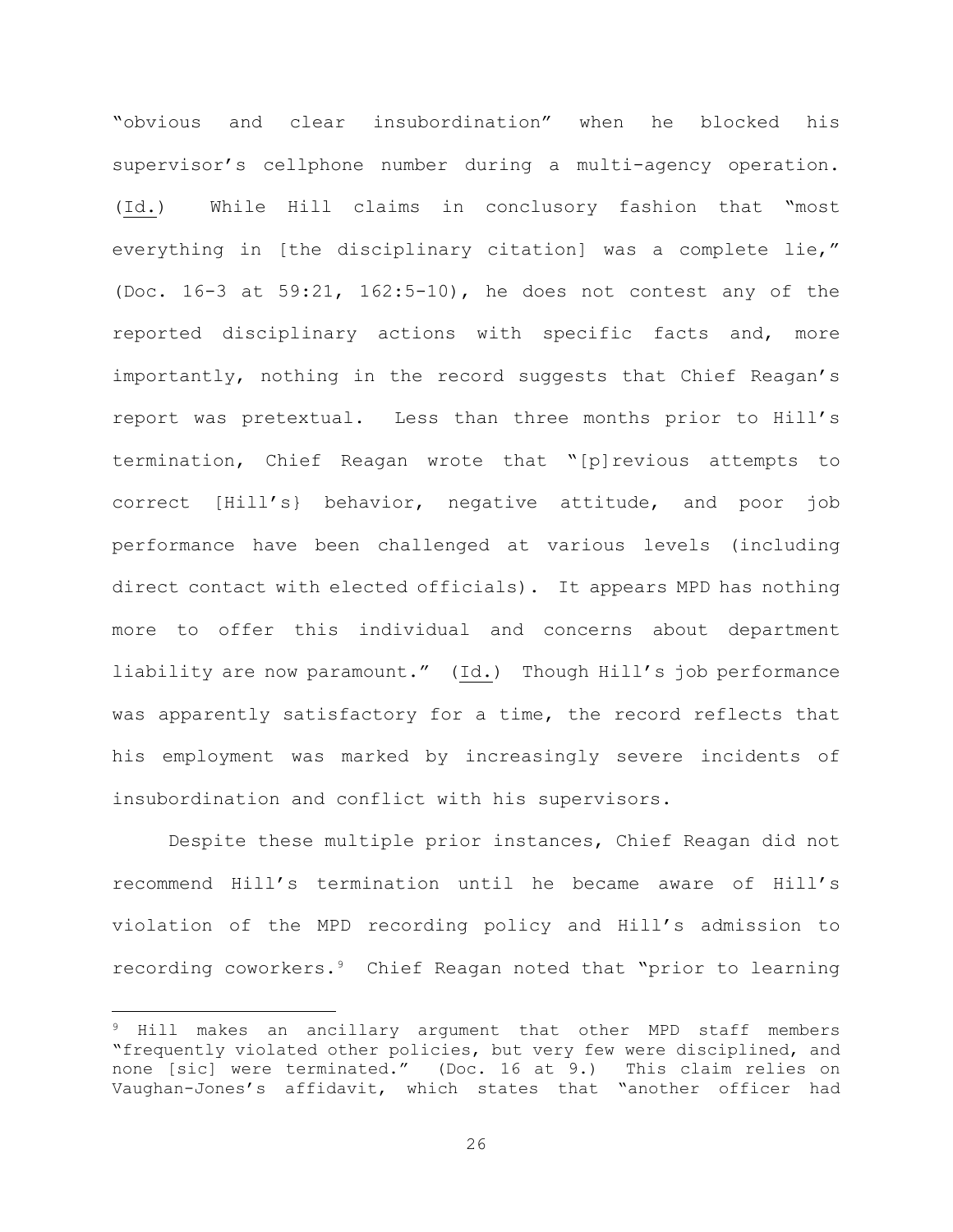of these policy violations by Hill, I had received several other issues and complaints about Hill[] . . . I recommended that Hill be terminated based upon his violations of Mocksville Police Department policies for recordings." (Doc. 11-2 at 1.) Chief Reagan's recommendation came immediately after Hill admitted to violating three department policies. (Id. at 3.) By the time of his termination, over 11 employees had filed complaints against Hill – the validity of which he has not contested - or asked that they not be assigned as his supervisor or serve on a squad with him because Hill had uttered "inappropriate comments and offensive language" and engaged in conduct that "constitutes a hostile work environment."<sup>10</sup> (Id. at 7-8.) Chief Reagan made numerous attempts

violated policy by losing two firearms and she was not fired" and "staff violated the Police Department's social media policy frequently both before and since Brian's termination, but very few people were disciplined and none [sic] were terminated." (Doc. 16-6, ¶ 17.) Apart from being vague and ambiguous, this claim lacks any factual support in the record. There is no indication as to who these individuals are, any prior discipline they had received, or even that they are similarly situated to Hill. To be sure, there is no contention that any other MPD officer previously surreptitiously recorded other MPD officers at work in violation of the MPD's written policy.

<sup>&</sup>lt;sup>10</sup> In December 2018, Captain Reynolds submitted a request "asking to cease supervision of Officer Hill due to incapability issues." (Doc. 11-2 at 5.) In January 2019, Hill was reprimanded for "engag[ing] in explicit and derogatory conduct while on duty which made some in the community uncomfortable with him." (Id. at 6.) In April 2019, Hill was reprimanded for insubordination after "a heated discussion [with his supervisor] in the MPD parking lot." (Id.) In June 2019, Captain Finney "asked repeatedly to refrain from supervising Officer Hill." (Id.) In September 2019, Hill was moved to day-shift under the supervision of Detective Sergeant Leonard and "immediately challenged Det. Sgt. Leonard with scheduling and K9 responsibilities." (Id. at 7.) In November 2019, Hill was reprimanded for failing to meet his minimum required training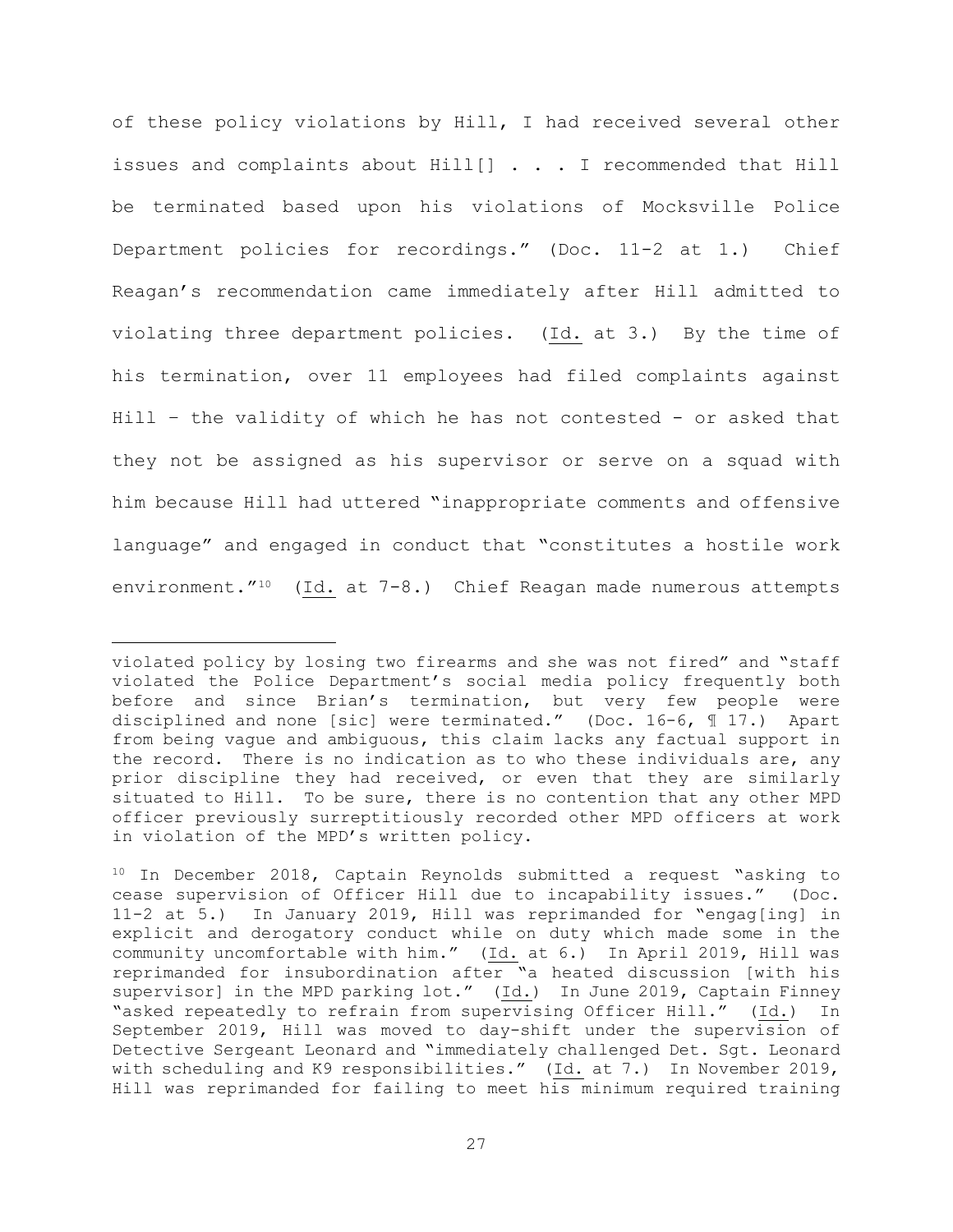to place Hill in "an environment where he can be productive," but all attempts apparently failed, and Hill continued to be "insulting and arrogant, while demeaning those who he feels are not on his level." (Id.)

The only evidence in the record is that it was this recommendation by Chief Reagan on which Settlemyer relied in deciding to terminate Hill, and there is no indication that accepting this recommendation was an unusual course of action. Put differently, there is no evidence that with his surreptitious recording of his coworkers and with his multitude of personnel complaints, Hill would not have been terminated had he not engaged in his allegedly protected speech with Town Board members.

As in Huang, a jury could not reasonably find "the requisite 'but for' causation" where Settlemyer reached his termination decision after meeting with Hill and reviewing Hill's multiple personnel complaints, receiving Chief Reagan's termination recommendation, and hearing Hill's admission that he violated

hours with his K9 in September and October. (Id.) Since his employment, several officers had recorded complaints against Hill: "Sr. Officer Rhodes, Former Sr. Officer Armstrong, and Sgt. Nichols requested not to supervise Officer Hill. Officer S. Greene and C. Greene asked to be moved from any squad [to which] Officer Hill is assigned. Det. Jones has asked to have only necessary involvement with Officer Hill as it pertains to immediate investigation. Lt. Hefner has asked not to supervise Officer Hill. Captains Robbins and Reynolds have also asked to remove Officer Hill from their supervision." (Id. at 7-8.) Two nonuniformed staff members also made complaints against Hill for "inappropriate comments and offensive language." (Id.) Hill does not contest the validity of any of these complaints.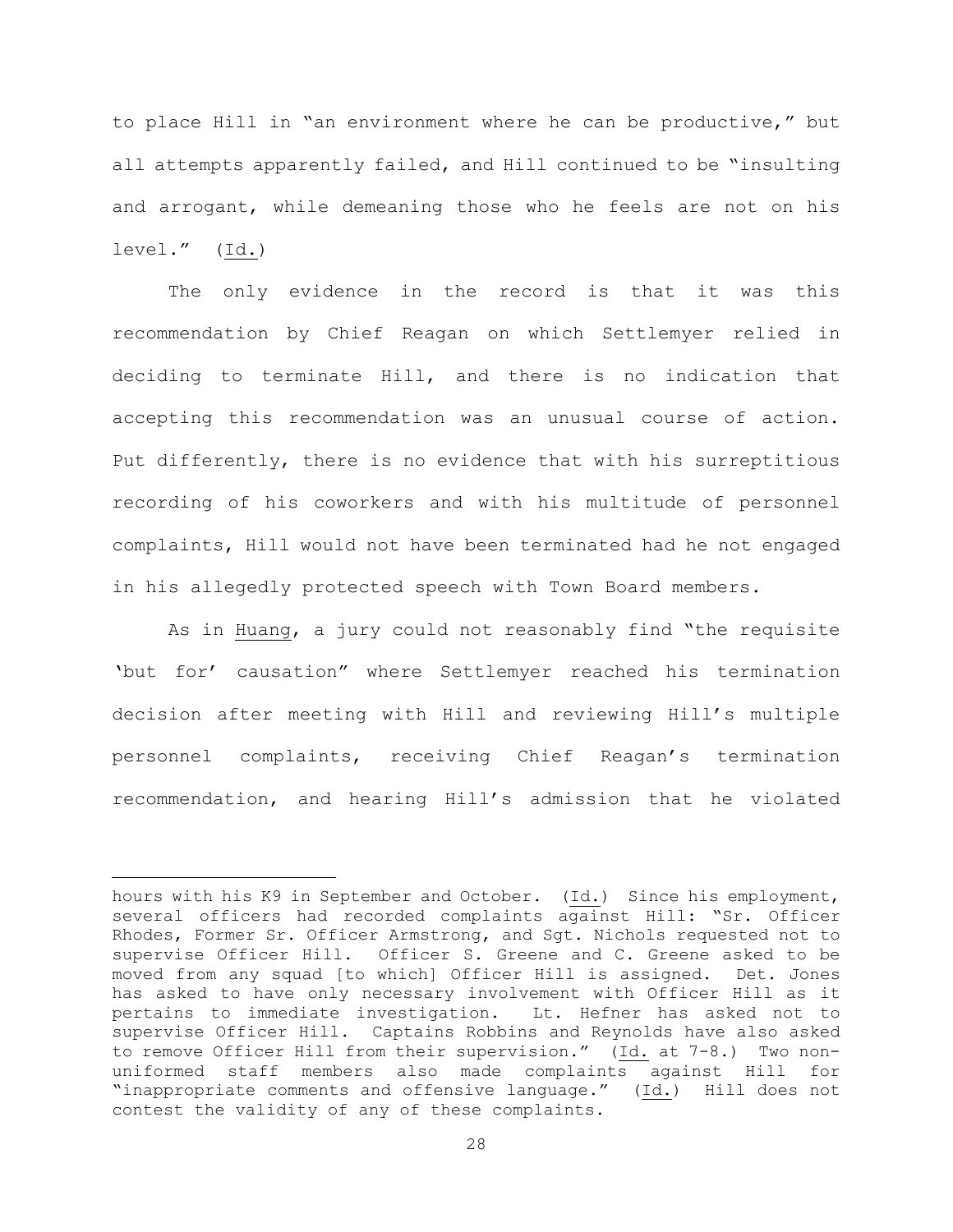three MPD policies when he recorded his coworkers. Huang, 902 F.2d at 1141. Consequently, Defendants have met their burden of demonstrating by a preponderance that Hill's violation of MPD policies on secret recordings of MPD employees – which on this record is an undisputed fact, and not his First Amendment activity, was the "but for" cause of his termination. See Wagner, 13 F.3d at 91-92 (finding alternatively that "even were we of the opinion that Wagner had made the threshold showing of causation, we would be compelled to hold Wheeler entitled to summary judgment on the grounds that he has proved that Wagner's first amendment activity was not the but for cause of the termination"). In summary, to permit Hill's claim to proceed on this record would thwart the Town's ability to make a justified performance-related decision to terminate an employee merely because the employee engaged in some First Amendment-protected activity unrelated to the ultimate decision. Mt. Healthy, 429 U.S. at 286 (stating that a public employee "ought not to be able, by engaging in such [first amendment-protected] conduct, to prevent his employer from assessing his performance record and reaching a decision not to rehire on the basis of that record").

Having reached this result, the court need not consider Defendants' alternative arguments, including that Defendants are protected from suit by qualified immunity.